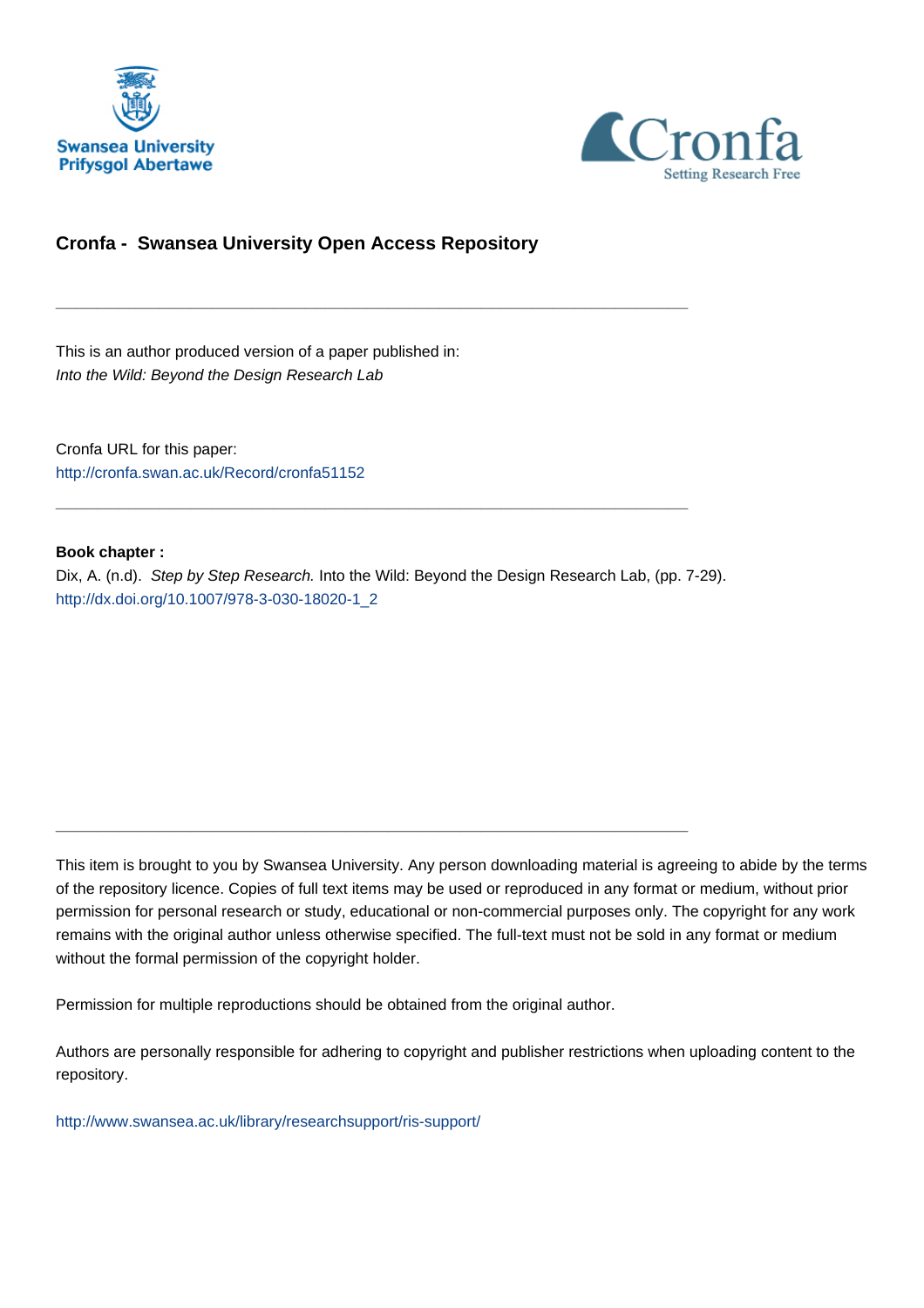# **Step by Step Research**

#### **Alan Dix**

Computational Foundry, Swansea University, Swansea, Wales, UK

**Abstract** Research in the Wild, a well-trodden phrase in the literature, but how wild is wild? Walking the streets of one of the most deprived areas in the country, or gazing out to sea, from an 'unspoilt' valley that, beneath the greenery, is pockmarked with 19th century mine workings. If the way is well signed (according to the tourist literature), does that make it no better than a controlled lab experiment, a repeatable journey. And 'research' is maybe no less problematic. If a researcher walks one thousand miles does that make it research in the same way that an artist piling bricks makes it art?

This chapter describes a three and half month journey by foot around the periphery of Wales, which takes in the most downtrodden and industrially derelict areas of the country as well as gentrified 'regenerated' waterfronts; oil refineries, and picture postcard 'destinations'. It is a story that is as challenging methodologically as it is physically and mentally; low on systematicity, high on subjectivity, more about uncovering questions than finding answers.

The questions raised are as varied as the landscape. What makes one postindustrial community fail whilst another retains its heart? Why does software cope so badly with poor connectivity, making already difficult situations worse? Above all, is there a future for the margins beyond depopulation, retirement coast, or theme park?

# **1. Introduction**

When then term 'research in the wild' is used, it may refer to studies of novel technology in a museum, observing shoppers in a mall, or deploying a mobile app to observe real large-scale use. The settings may be outdoors, but are most often urban. They are open and contingent, but still relatively controlled.

This chapter is about a three and half month, one-thousand-mile walk around Wales undertaken as a research journey. In some ways this is still relatively 'tame', there are no large game animals, although the sight of thirty bullocks charging down a field towards one is not un-alarming. However, it is a mode of enquiry that is physically challenging, sometimes painful, and not infrequently uncomfortable.

Research in the wild is always methodologically challenging, dealing with unconstrained use, data collecting for the unexpected, creating transferable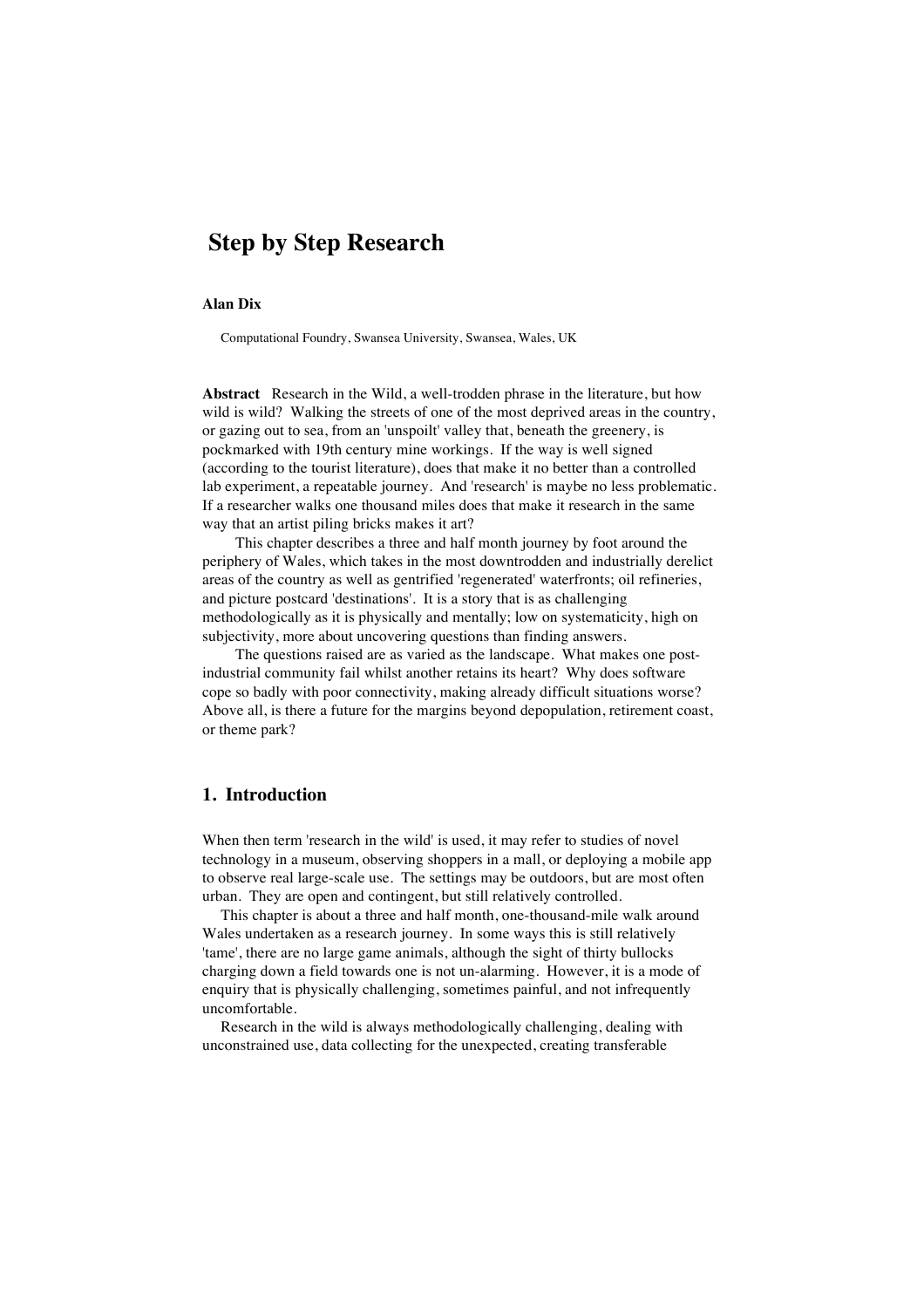knowledge from particular incidents, and inevitably pushing the boundaries of professional objectivity. The Wales walk stretches this envelope further.

Parts of this chapter will read like a 'war story'; the practical problems simply to keep things working at the time often overshadowed deeper research goals. However, these practical problems as much as the methodological ones define the nature of Research in the Wild.

The next section provides background to the Wales Coast Path and the reasons behind this walk. It also reviews a selection of relevant walking related literature and technology. This is followed by a description of the execution challenges, the physical and practical problems associated with walking as research. We then look at some of the research outcomes and outputs, and use these to illustrate deeper methodological challenges.

# **2. Just Walking**

# *2.1 The Wales Coast Path, Perimeter, and Perimeteers*

In 2012 the Wales Coast Path was formally opened. While there were various existng paths around portions of the coast, the Wales Coast Path links these into a single, complete, way-marked route around the entire coast of Wales, 870 miles in total. This makes Wales the only country in the world to have a complete coastal path.

The path was conceived in 2006, largely to attract tourism following on from the success of the Pembrokeshire Coast Path (now over 40 years old), Anglesey Coast Path and Ceredigion Coast Path (at that point still under development).

There is also a long-distance footpath, running up the border between Wales and England, following the route of Offa's Dyke, the  $9<sup>th</sup>$  Century earthwork that separated Mercia (the English Kingdom) and the Welsh. This runs north–south, coast to coast, and so, together with the Wales Coast Path, enables a complete circumnavigation of Wales by foot, approximately 1050 miles (1700 km).

The first such 'perimeteer' was Amy (Arr) Carmicael, who ran the entire distance in 39 days, a marathon distance each day; her extreme achievement was timed to finish in Cardiff on the day of the opening in May 2012. Since then and this time there have been a number of nonstop walks of the Coast including one en-masse walk "Walk on Wales" in aid of military veterans charity (WCP 2014). There have been fewer complete perimeter walks (or runs!); at the time of writing just just nine in addition to my own.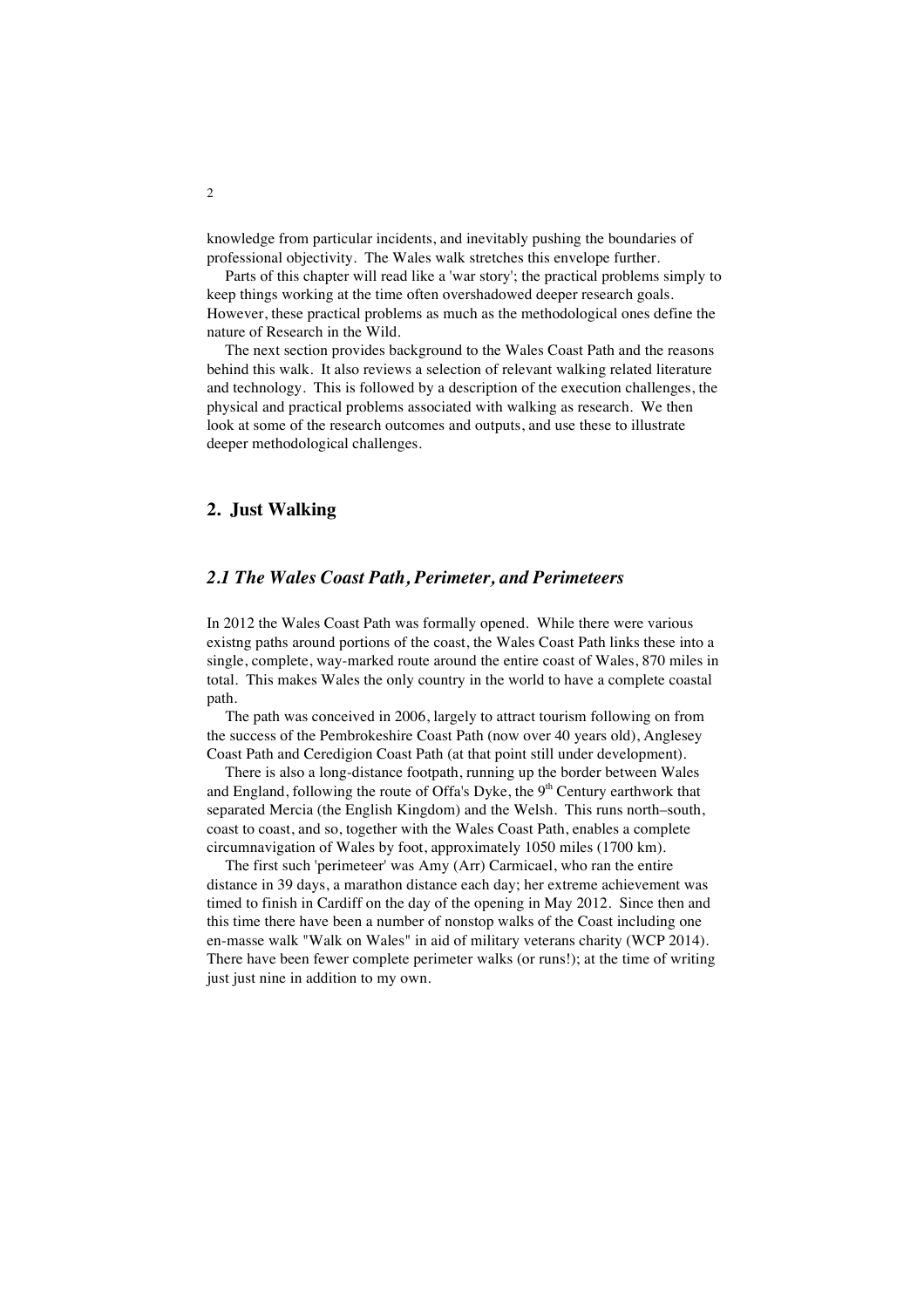#### *2.2 Why Walk?*

The majority of the full coastal walks have been in aid of charity. However, my walk was always a multi-faceted one. The initial impetus was personal, an overriding sense when I heard of the opening of the Wales Coast Path, that I had to walk it. However this was quickly followed by a realisation of the research potential, both for my own research areas and also for others. The borders and coast cut through both the major urban areas of Wales and remote rural locations; it thus acts as a form of socio-economic transect of a modern nation.

One of the issues that I was expecting was problems in connectivity, as much of the time I would be in remote rural areas. As well as poor mobile connectivity, I knew fixed internet would also be problematic. During a preparatory visit to St Davids, a major town (or strictly tiny city) in the Pembrokeshire peninsula, I visited a supermarket to buy food. The checkout tills had recently been replaced with ones that connected to the bank via the internet. However, the connection was down and so the cashier had to look out old paper-based credit-card payment machines. I have had an interest in the ways mobile applications cope with poor connectivity since the mid 1990s (Dix 1995) and so one goal of the walk was to understand how this and other IT issues affected the walker as a tourist and the communities through which the path passes.

Another issue of interest was maps, the way local mapping emphasises different aspects, compared with 'standard maps', and often uses different perspectives such as oblique hills-eye views, or even fish-eye views portraying a town centre at higher scale than the periphery. The availability of online mapping especially Google maps, has made it easy to add maps to web sites, but always standard God's eye maps, potentially threatening more locally focused and individual mapping. As Barbara Bender said:

"*Post-Renaissance maps cover the surface of the world with an homogeneous Cartesian grip*." (Bender 1996, p.41)

As well as these and other personal technological, social and philosophical interests, I offered myself as a 'living lab', taking note of specific concerns and carrying equipment for other researchers.

An example of the former was the issue of 'off path destinations', that is towns and villages nearby, but just off the main path. The Wales Coast Path was created largely for its tourism potential, but how far does its benefit spread from the route of the path itself? While I walked I kept a lookout for where off-path destinations were, or more often were not, signed or otherwise apparent.

An example of the latter was the bio-sensing devices I carried (EDA and ECG). These came about due to a pre-walk talk at Nottingham where one of the attendees put me in touch with a researcher there who studies this kind of data.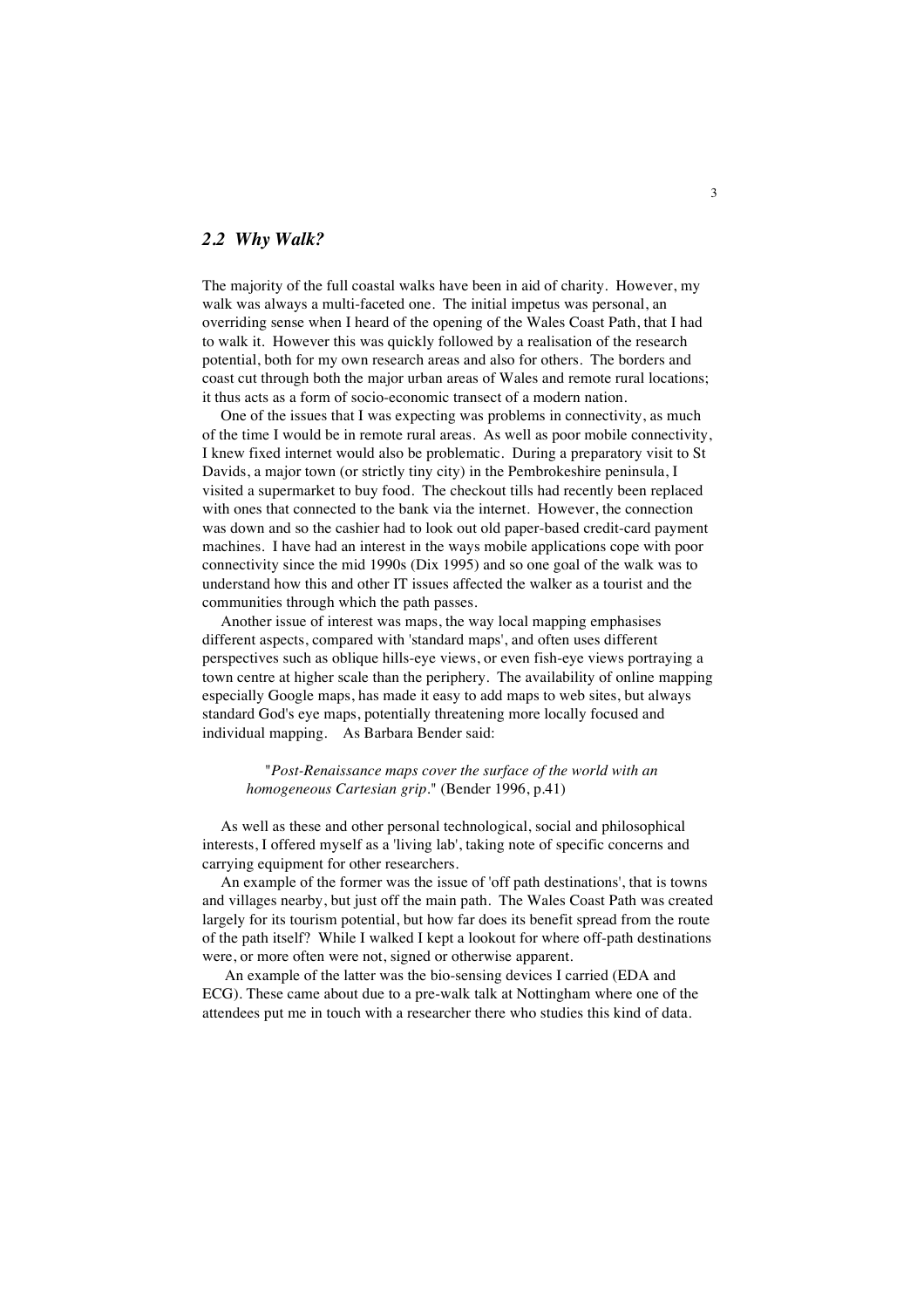# *2.3 Walking technology*

There are many research and commercial applications focused on the act of walking. The most obvious examples are mobile tourist guides, which date back many years (Cheverst et al. 2000). More recently this notion has been inverted by Hobbit (Posti et al. 2014), which deliberately highlights routes that are infrequently walked or away from other users; this reflects the idea that those walking in woods and other rural locations do so deliberately to seek solitude, again inverting the focus on social networking and hyper-connectivity.

Hobbit is also unusual in its rural focus; the majority of mobile application research has been targeted at urban areas, largely because this is where universities are situated. However, there is also an active industry in the production of devices (e.g.  $Gamma<sup>1</sup>$ , SPOT<sup>2</sup>) and mobile phone applications (e.g. ViewRanger<sup>3</sup>) that help navigate or capture experiences in the wild. While many are effectively standalone, others enable connections with social media and other information sources (e.g. Social Hiking<sup>4</sup>).

Similarly, there is a rapidly growing market in devices and applications to track and share sporting or health and fitness related activities. Some, such as Nike+ FuelBand, can be used independently, but actively encourage sharing of activity data in order to encourage competition:

"*Sync with your device, see your progress and compete against your friends*" (Nike website, 31/7/2014, http://www.nike.com/gb/en\_gb/c/nikeplus-fuelband)

However, detailed user studies have shown that, while social elements are appreciated, it is intrinsic motivation and individual goals, that are the main determinants of behaviour (Spillers and Asimakopoulos 2014).

The mobile-phone-based research application HeartLink takes this a stage further enabling a live two-way interaction (Curmi et al. 2013). HeartLink connects to a commercial chest-strap heart sensor and transmits live heart rate information to friends and supporters. In turn they can 'cheer' the wearer, which is conveyed by vibrating the phone.

# *2.4 Walking as research*

Within the humanities there has been a long history of using walking as a means of creative stimulus, notably Wordsworth walked not just outdoors, but continually paced his study whilst composing. The nature of walking and more

 $\overline{a}$ 

<sup>1</sup> http://www.garmin.com

<sup>2</sup> http://www.findmespot.eu/en/

<sup>3</sup> http://www.viewranger.com/

<sup>4</sup> http://www.shareyouradventure.com/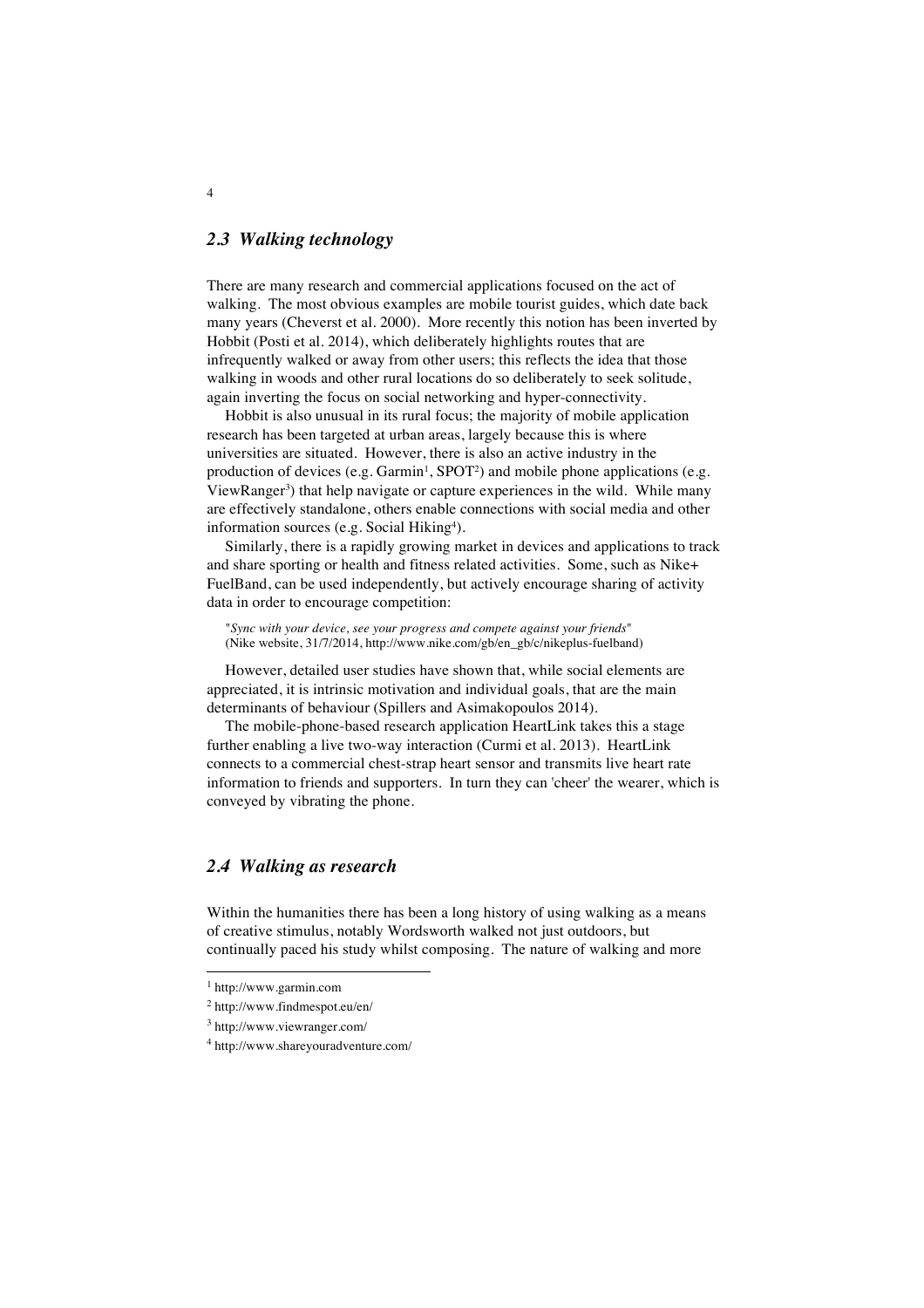widely the journey has also been both a topic in itself (Odyssey, Marco Polo) and also the thread that ties together otherwise disparate stories from Australian Aborginal dream time to city ghost walks.

The relation between walking, paths, narrative and lifelines has been a topic of more philosophical inquiry, for example, the rich writings of Solnit (2001, 2006) or Ingold's focus on the importance of the line as opposed to the Cartesian privileging of the point (Ingold 2007). These philosophical strands connect to psycho-geography, which uses walking extensively to understand the felt nature of environments (Coverley 2010) While psycho-geography is predominantly urbanfocused, there are some, such as the Macfarlane Wild Places trilogy with a more rural and wilderness perspective (Macfarlane 2008, 2010, 2013).

At a more pragmatic level, field walking is an important part of archaeologists' practice allowing them to get a sense of the land, complementing information from remote sensing such as aerial photographs, and written records (Connolly 2007). In addition, being on the ground offers the potential to collect surface artefacts (for example, those revealed through ploughing), and also to get a feel for the potential of past human habitation, where they may have chosen to live, to farm, and not least, to walk.

Within the socio-technical literature walking has been predominantly the object of study, rather than used as the means of study. For example, space syntax theorists have compared actual walking patterns with those predicted by their methods (Kostakos et al. 2010); ubicomp and mobile HCI researchers have used movement patterns as part of the design of context-sensitive user interfaces and services (Cheverst 2000; Pribeanu et al. 2001; Dix et al. 2000); walking may be an integral part of an activity being studied, as was the case with Bidwell et al.'s (2013) work with solar charging in rural Africa; and health and well-being researchers have combined environmental and bio-sensors into many mobile applications. In general when mobile interfaces, such as those discussed in the previous section, are designed to be used while walking, these are, quite reasonably, evaluated while walking, but where the walkers are test users not researchers.

The subjective nature of walking has also been the subject of various applications and studies. Several of the applications we have discussed (e.g. Hobbit and HeartLink), have this as a principle function. Other researchers have simply used the evocative nature of walking, particularly of a familiar area, as a research instrument, for example, Stanton Fraser et al. (2013) used mobile blogging (moblogging) in order to reveal perceptions of urban spaces while Bidwell and Browning (2006) used egocentric videos taken during walking to help elicit the 'sense of being in' a place at a local natural landmark in tropical Queensland, Australia.

Since my Wales walk, the volume of research within HCI focused on outdoor activity has increased markedly, including work on running (Curmi et al. 2013, Spillers and Asimakopoulos 2014) and walking (Posti et al. 2014, Eslambolchilar, et al. 2016). The level of interest has been sufficient for a number of workshops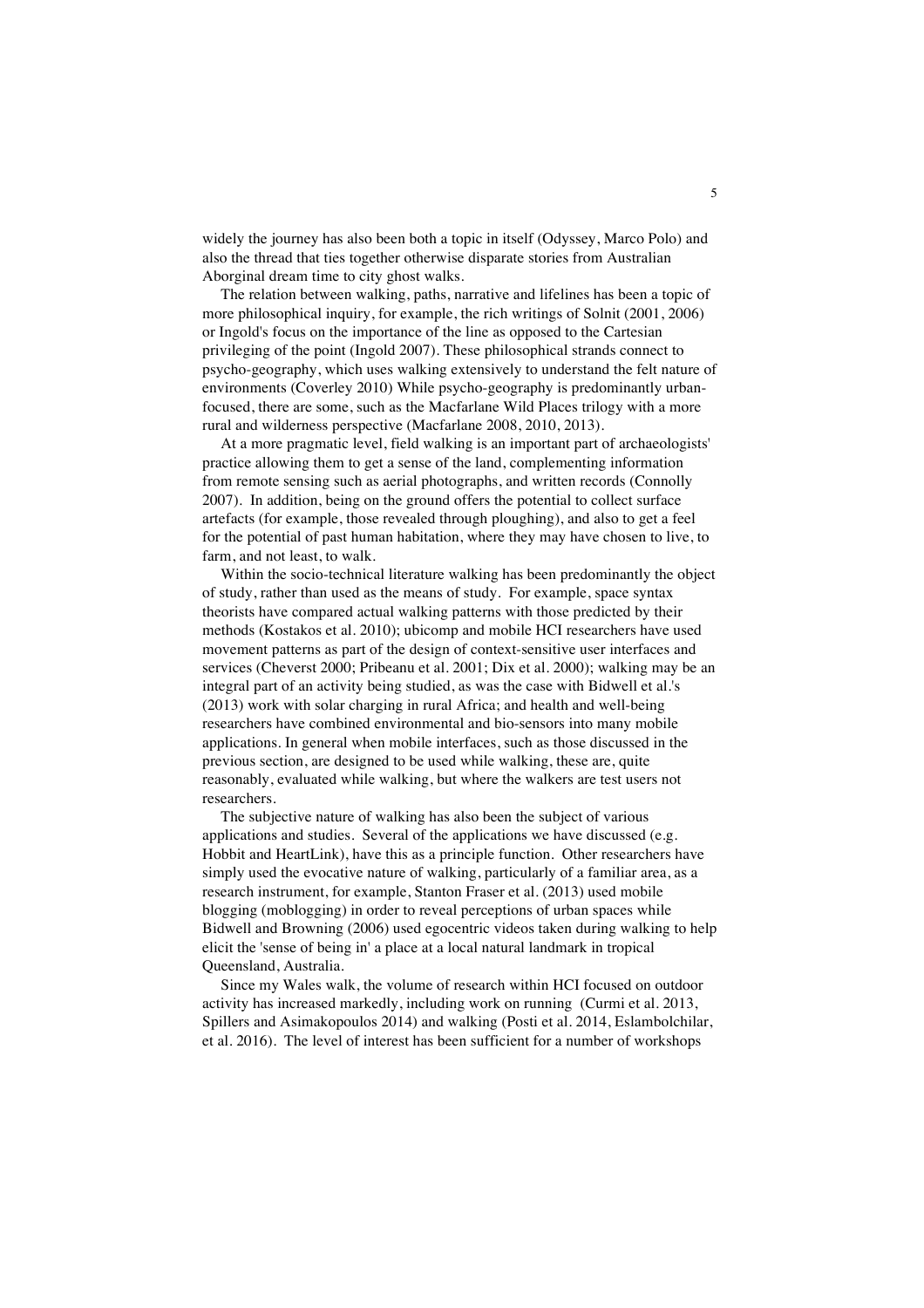and workshop series to emerge with slightly different foci including NatureCHI (Häkkilä et al., 2016), CHI Outdoors (Jones, et al. 2017), UbiMount (Daiber et al., 2017) and Technology on the Trail (Virginia Tech, 2017, McCrickard, et al. 2018)

# **3. Execution Challenges**

There are clearly challenges performing research in any context, from repetitive strain injury while typing an article, to obtaining sufficient participants when performing a laboratory experiment. Research in the wild has many of the same problems as desktop or lab-based research, but adds many more due to the uncontrolled nature of the physical environment and human interactions in it.

However, even 'Research in the Wild' often means simply studying the use of an innovative application in a museum foyer or mobile app in an urban street, and typically for relatively short periods. Three and half months walking in all weathers creates new challenges on top of those of more civilised research in the 'wild'.

### *3.1 Physical – time, pain and damp*

Walking one thousand miles is demanding physically on the body, not helped by the fact that I had not walked seriously since I was eighteen. Happily, I suffered no serious injuries, but did have a variety of musculoskeletal aches and pains, including some form of strain or tendonitis in one foot, which left it swollen for several weeks, and long term pain in both foot pads that took several months to clear up after the walk was over.

Despite the occasional encounter with a herd of charging bullocks or steep cliff-side paths, the coast of Wales is far less hazardous than, say, a trip to the International Space Station, but the level of discomfort and danger does pose some ethical problems. Self-experimentation has a long history especially in medicine (Gandevia 2005), but is still the subject of active ethical debate (Annas 2010; Cunningham 2004). More problematic is when the experimenter is a research student or employed research assistant. For example, Ellie Harmon a doctoral student at University of California, Irvine has walked the 2650 miles of the Pacific Crest Trail as part of her studies on 'dis-connection in its multiple forms' <sup>5</sup> and volcanology researchers, by the nature of the subject, spend time close to active volcano vents. Even if the subject fully understands the risks, what level of discomfort or risk is acceptable?

 <sup>5</sup> http://ellieharmon.com/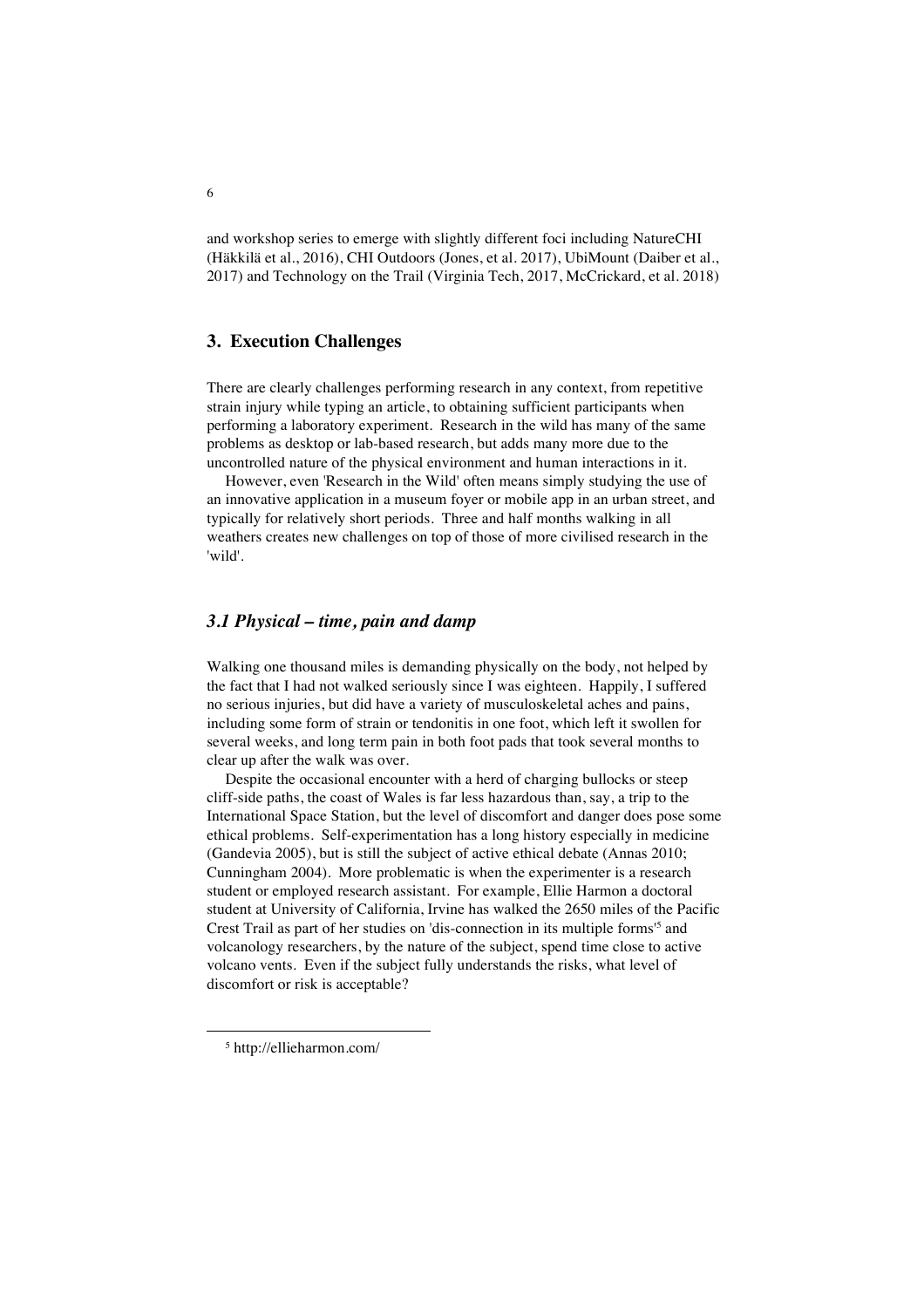The process of walking also takes considerable time. This creates an opportunity cost: is the extensive time justified compared with, for example, spending three and half months writing, or three and half months creating experimental software? In many ways the time taken was an essential part of the method, this is effectively slow research, and the slow pace of walking means that I was forced to spend time going through parts of the coast (for example, the postindustrial towns of north east Wales) that I might otherwise have rushed past and so missed some of the insights described later in this chapter.

However, I also underestimated the time taken to walk the distance with consequent threats to some of the goals of the expedition, and also skipping rest and writing days, adding to the physical and psychological stresses.

Weather was also an issue, both in terms of physical discomfort, whether getting soaking wet or suffering sunburn, but also in its impact on equipment. Cameras suffered particularly as they cannot be sheltered completely, there are some gaps in the record where conditions were too bad, and two cameras were effectively worn-out during trip. Other equipment had to be well protected, with heavy-duty waterproof bags, adding to carrying weight.

This is particularly an issue for bespoke equipment. For just over half the trip I carried a box designed by researchers at the dot.rural research centre in Aberdeen. This included a GPS, temperature sensor and GSM module to transmit data. This of course suffered from the general lack of mobile signal, limiting its utility, but in addition, the physical form posed problems. The box was light but was a comparatively bulky rectangular box, meaning it was hard to pack without a corner sticking through the rucksack into one's back. Furthermore, the on-off switch was a rocker, so that, after a day bouncing in the rucksack it would typically have been knocked off by the end of the day. Both these problems were solved by wrapping the box in light clothing, but ultimately the rechargeable battery stopped working, presumably the effect of continual movement, and the occasional jarring fall. Lab experiments typically involve static equipment in indoor conditions; designing equipment that can withstand long term use in adverse conditions is a non-trivial engineering challenge.

# *3.2 Personality – waving banners*

In laboratory settings one takes considerable effort to ensure that the researcher's personal character does not affect the experiment. Qualitative research often involves face-to-face interviews, and so interpersonal skills are critical; however, even here the artificial situation creates a legitimacy to ask questions and a staged role as 'interviewer'.

Some 'in the wild' research is in this respect more like a laboratory experiment acting as external observer to normal behaviour or behaviour in the presence of intervention technology. However, the walk was not like that, by its nature the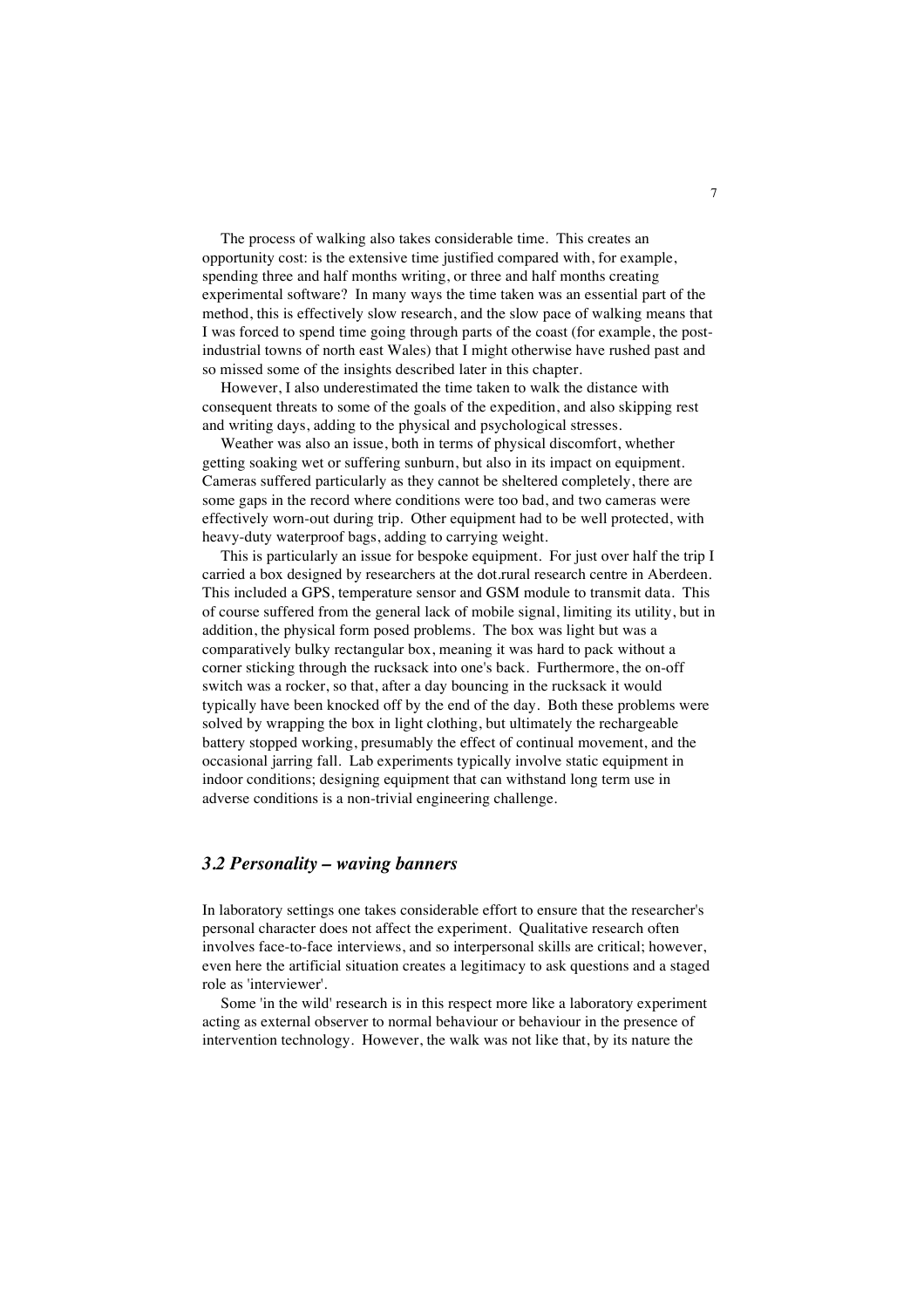majority of contacts were accidental and often in semi-social situations, people met on the path, in bed and breakfast accommodation, cafes or pubs. The ability to collect data is therefore intimately tied to one's personal skills and character.

While I am reasonably good at talking with people, I (in common with many computer scientists!) find it very hard to initiate conversations. In order to help this I took leaflets and cards explaining the walk and also had a banner on the back of my rucksack. Between them, these helped establish a role as 'the Wales walker', which helped set the tone of conversations. Furthermore, the banner meant that people often approached me and asked questions.

This is an example of *personality prosthesis*. A lever, block and tackle, or folklift truck acts as a physical prosthesis allowing the operator to lift more than they could by muscle power alone. An electronic calculator, or address book similarly extends cognitive abilities acting as prostheses for mental arithmetic or memory. The banner in a corresponding way acted as a prosthesis allowing me to perform interpersonal tasks that I would have otherwise have found difficult or impossible.

# *3.3 Practical – tending technology … no army of RAs*

Although not entirely wired up, I was carrying a fair amount of digital technology: two phones (on different carriers to maximise connectivity), iPad, Garmin GPS, SPOT satellite emergency GPS, dot.rural data box, USB battery, digital camera, voice recorder, wrist-worn EDA, and ECG. Much of this needed charging each evening and often some sort of periodic download of data. A high-power fouroutput USB charger made this simpler, but even simply charging this number of devices was a major task.

However, the downloading of data onto laptop (and making frequent backups) was more time consuming. Unfortunately, this is rarely a matter of simply plugging in and leaving devices, but typically involved a complex rota of tasks, some time critical. Some were easier: the camera would literally upload its photos to the laptop when plugged in, and copying text from iPad to laptop was relatively simple through iTunes.

Most complex was the ECG sensor, which connected onto a special reader device, which then connected to a laptop via USB. Unfortunately there were only device drivers for Windows 7 meaning a special laptop had to be carried especially for this task. Once on the Windows device it was transferred via USB stick to the main laptop (a Mac Air) where Dropbox would share it (when next WiFi connected). The software to read the device involved several stages of reading, saving and reinitialising, all of which took considerable time, and some of which would time out leaving the device in an inconsistent state if not watched continually.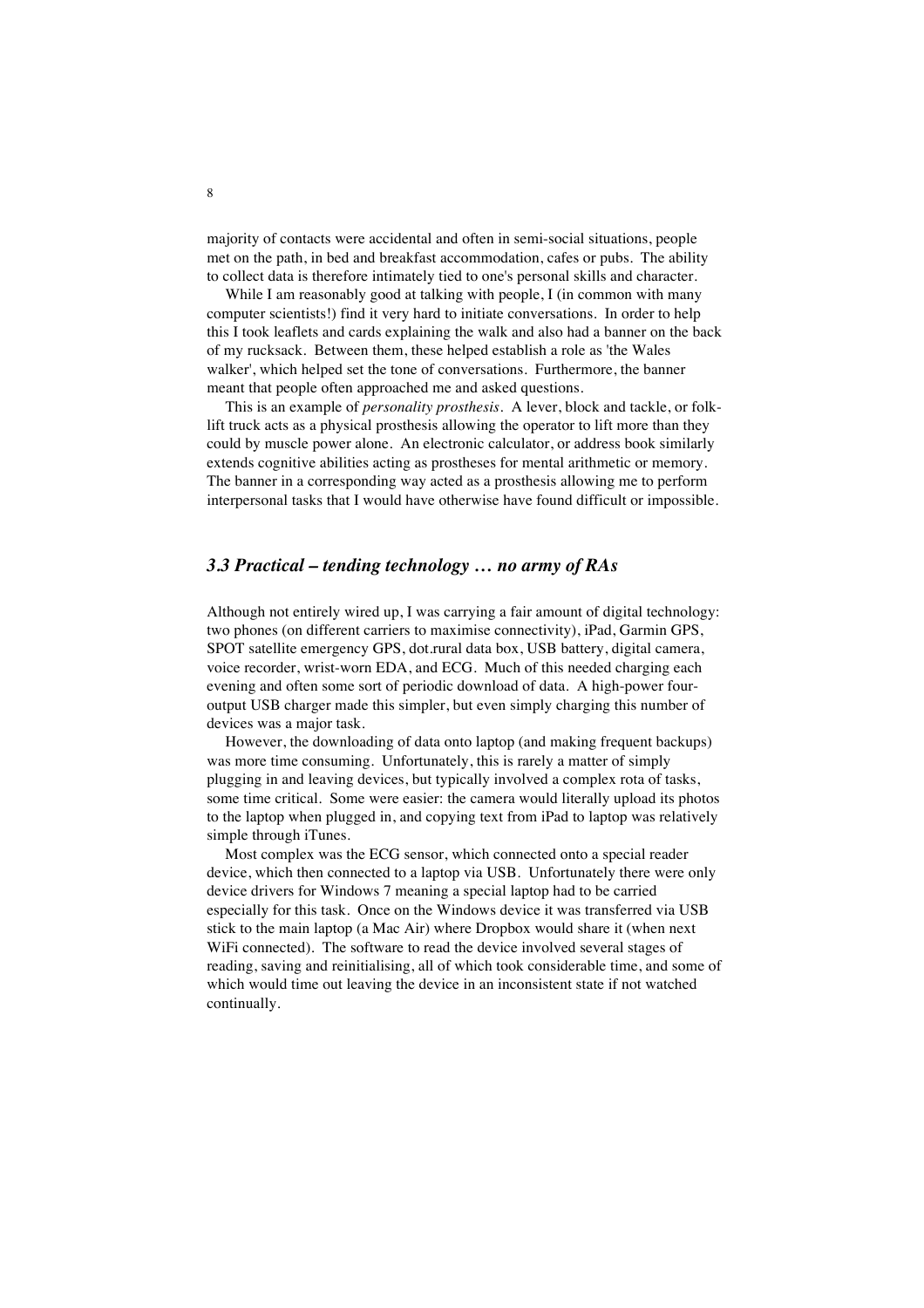In nights when I was staying at a bed-and-breakfast and having a taxi carry the bags of computers from place to place, all of this had, in addition, to be unpacked and packed each day.

All in all this simple housekeeping or 'tending technology' took at least an hour a day … before I could start the, on average, two hours of writing and reporting for the past day.

In addition to these daily or near daily housekeeping, there were periodic tasks, especially in the rare opportunities with efficient WiFi. For photographs, this included running processes to reduce their size, uploading them to Flicker and moving the full-size versions onto a separate hard disk (19,000 photos are too large for laptop disk). For blogging this involved copying and formatting the text, finding suitable photographs to illustrate the day and then updating status on Twitter and Facebook on both personal and 'alanwalkswales' accounts.

Normally, when research in the wild involves some form of novel technology or sensing technology, it is both for a short period and is heavily supported; often multiple research assistants hang over laptop screens for the entire duration of the study. If this had been a shorter expedition I would undoubtedly had one or more people to act as a support team; they would have taken over the mundane tasks leaving more time for writing and rest. When planning a more long-term and solo expedition it is easy to neglect the time and effort needed for basic digital housekeeping.

While this is a lesson for research in the wild, it is also a distillation of a more general issue with digital technology. Devices are often marketed in terms of their utility, and sometimes timesaving, whilst in use. However, installation and charging can take a disproportionate amount of time, not to mention a plethora of leads, and in ubiquitous computing charging has been a constant and unresolved problem. Yet, despite this, the topping and tailing of once-off installation and configuration, and on-going daily housekeeping are rarely included in scenarios of use.

#### **4. Outputs and Outcomes**

The aim of this chapter is to explore the methodological challenges of the walk, but in order to exemplify these some of the research outputs and outcomes are described here. In the next section these will be used to exemplify different methodological challenges raised by each.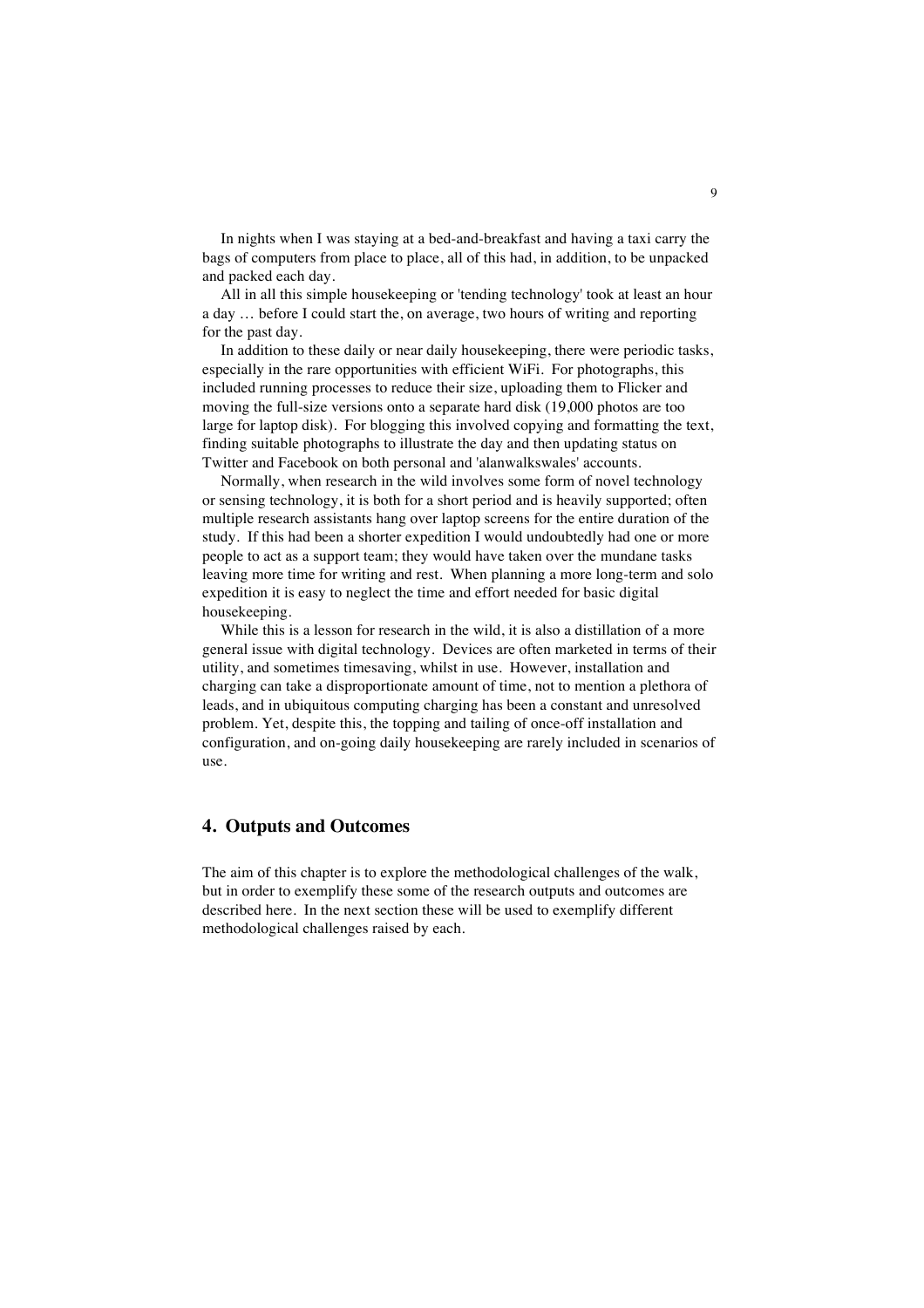# *4.1 Technology and connectivity*

One of the aims of the walk was to explore the technological needs of the walker and of the communities along the path. A key issue was expected to be levels of connectivity following from a long-term personal research interest in connectivity issues for mobile user interfaces dating back to the early 1990s (Dix 1995) and more generally time in the user interface dating back more than 25 years (Dix 1987, 1992; Dix et al. 1998).

One of the practical limitations to this exploration was that the levels of connectivity around the coast were far worse than had been expected, even after living on an island with minimal mobile connectivity. Typically the best mobile signal in a day was 2 bars of GSM, with 2G signal very rare, and 3G almost nonexistent. While mobile reception maps appear to show relatively good coastal connectivity, this is primarily focused out to sea as yachts-folk are more affluent than those living in rural communities on the land – signal follows money.

The paucity of raw connectivity was exacerbated by poor software design. Prominent examples were Twitter mobile apps, which failed entirely in areas of even moderate reception despite being based on 140 character messages. The reason for this appeared to be:

- i) Each 140 character Tweet is wrapped in about 4–7K of XML in the API.
- ii) To reduce server load a single large request (typically 50 items) is made to populate the feed.
- iii) The interface is synchronous at initialisation loading the whole feed before allowing a status to be set.

These are a combination of poor software engineering and poor interface design. Together they mean that nearly a quarter of a megabyte has to be downloaded before it is possible to send a Tweet. Other apps had similar behaviour, with the exception of email, which was designed in the 1970s and hence has protocols designed for intermittent and low-bandwidth connectivity. These observations suggest a need for clear guidance and appropriate user interface architectures so that interaction degrades gracefully in areas of poor connectivity.

# *4.2 Supporting technology and activity*

Although poor connectivity reduced app usage while walking, in fact there was considerable technology in use surrounding the act itself:

• Data collection technology recording the route taken (GPS) and biological measures (ECG and EDA)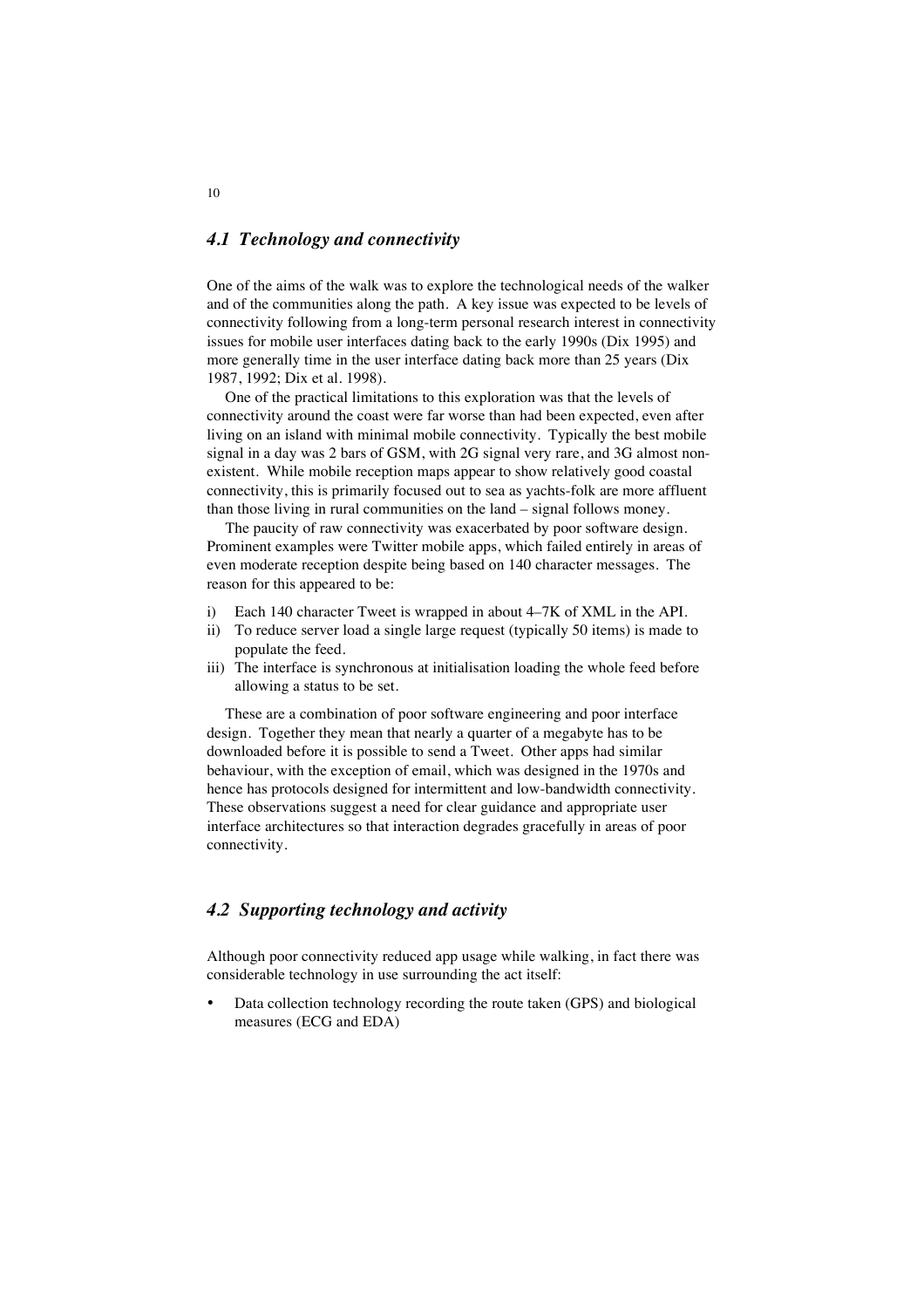- Technology carried while walking, for use in emergencies (phone on battery pack in the rucksack and 'SPOT emergency SOS device)
- Technology used while stopped during a day's walk (iPad for writing)
- Technology used before the walk started (principally for planning transport and accommodation)
- Technology used in evenings or rest days, particularly when connectivity was available (more planning, blogging, uploading photos)
- Technology used after the walk (more blogging, sorting photos, reporting)

In many ways this reinforces the normal HCI and socio-technological design advice to take note of the big picture. However, it is easy to focus on technology during an act rather than the broader activity (see also Fig. 1 later).

# *4.3 Heart of community*

Travelling from east to west along the North Wales coast, one travels through some of the most derived areas of Wales.

The single most deprived area is West Rhyl. This has a simple explanation. In common with many Victorian seaside towns it is suffering general decay due to the growth in overseas sun-seeking holidays. This then leads to cheap bed and breakfast accommodation, which is used as overspill for those on housing lists from neighbouring cities. In the case of Rhyl, it is effectively the dumping ground for Liverpool with hard-to-place individuals and families sent there.

However, there are another set of villages and small towns where past industrial activity has been lost, leading to widespread unemployment. Towards the east, villages such as Connah's Quay and Flint are visibly depressed, in Connah's Quay even the pubs are all closed down. Yet further west there are villages where industry and employment have equally been lost and yet there remains a heart to the community. Is this random or are there systematic factors that make it more likely that one community will survive and retain its internal strength and another die from within?

This is really a human geography question raised by the journey. It seems the sort of question that ought to be in the heart of psycho-geography, except the psycho-geographers have a more urban bias and appear to be more interested in vivid description and romance than intervention.

There is clearly an east-west trend, and yet all set within a close area. There are things that feel as though they could be making the difference:

- *Estuary vs open sea* While the mudflats of estuaries have a barren beauty and are havens for wildlife, they can also be depressing.
- *Urban influence*  While it is mainly Rhyl that has become overspill for Liverpool, there may be other urban influences, perhaps creating an external focus, neglecting inner resources.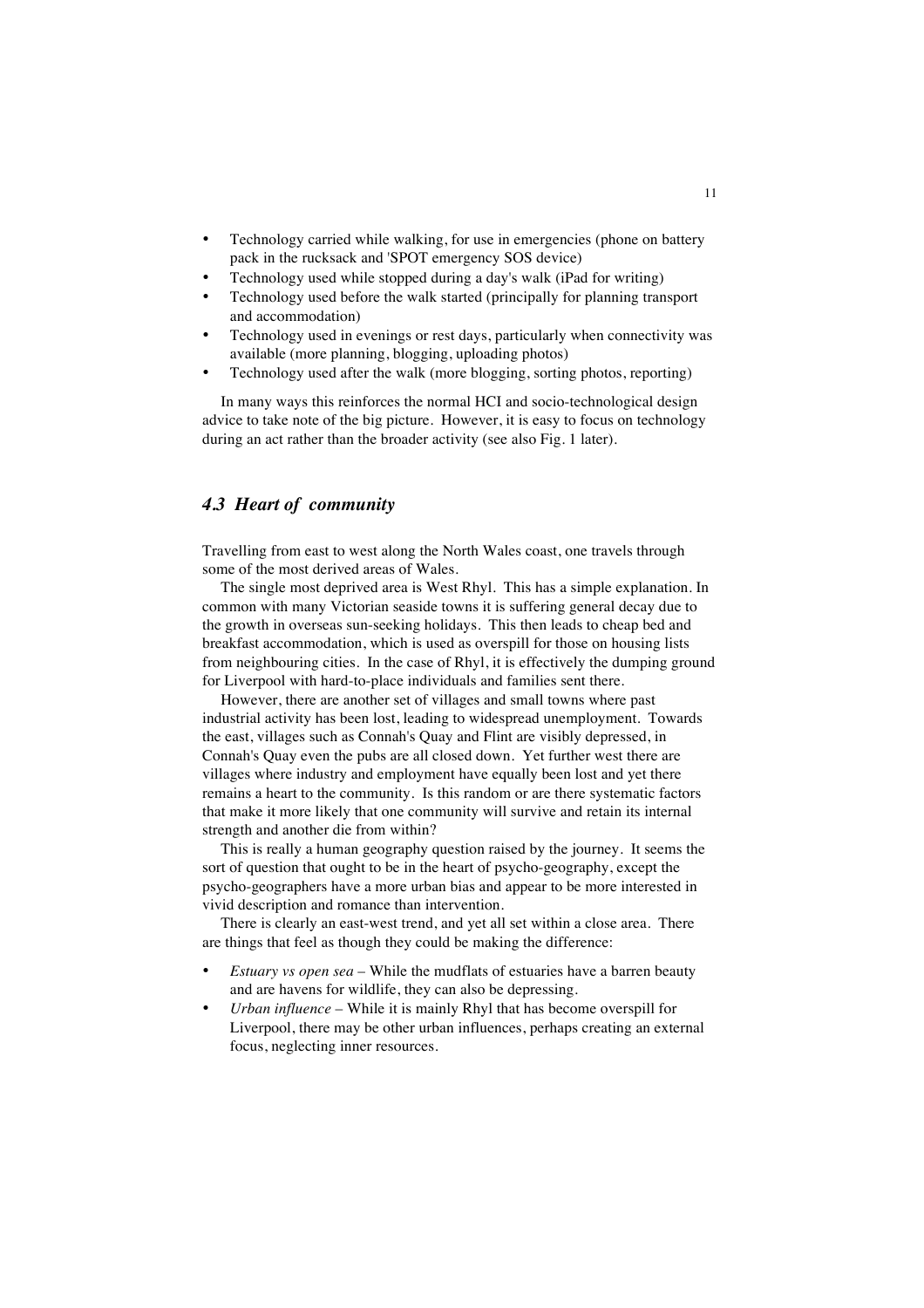- *Community churn*  Connected to the urban effect, Flint has been an immigrant town for at least 150 years, with the part north of the railway called 'Irish Town' in the 19<sup>th</sup> century and today with very large Polish community. While bringing fresh influences, does this also weaken the sense of heritage?
- Industries of the land The villages and towns of the east were mainly 'brought in' industry: chemical works, and factories, often originally related to local conditions, but in recent memory about raw materials that are shipped in. In contrast the villages of the west are based around quarrying. Does this connection to the land encourage a sense of community roots?

These are open questions, but these physically close and yet very different communities seem a good proving ground for understanding the causes of community decay, and maybe understanding how to prevent or even reverse it.

# *4.4 Interstitial communities and transhumance*

At the edge of Monmouth is a small caravan park. It at first appears to be mainly a touring site as the caravans are all small, not the vast static caravans that are planted liberally around much of the coast. However, you then notice that each caravan is surrounded by a small garden, each different: some with small anklehigh picket fences, some with tubs of plants – the majority of the caravans are clearly there for the season, indeed season after season. Many of the owners are semi-retired and are here for four or five days a week, some are here virtually permanently going 'home' every two or three weeks to do the washing, but otherwise living permanently on the site during the season. There is a whole seasonal community here.

In Anglesey I discover that many of the residents of the static caravan sites are retired and live there all year except the month around New Year when the site closes to fulfil planning permission. They typically have another house, but the caravan is their more permanent domicile, the word 'home' becomes problematic.

Traditionally many rural communities had winter and summer homes, moving up into the mountains as cattle and sheep grazed higher pastures. In Georgian times and through to the early 20th century, it was common for upper and uppermiddle class families to have a second home at the spa, by the sea, or abroad, even the Queen holds court at Sandringham over Christmas.

While it has become common not to know your neighbour, here are real communities forming that slip between the gaps. For these caravan sites, the majority of (semi)residents are retired or semi-retired, however amongst the working population various factors including negative equity, fluid employment, professional couples with jobs in different cities, countries or continents have created substantial numbers of people living in multiple places, were the notion of 'home' is problematic.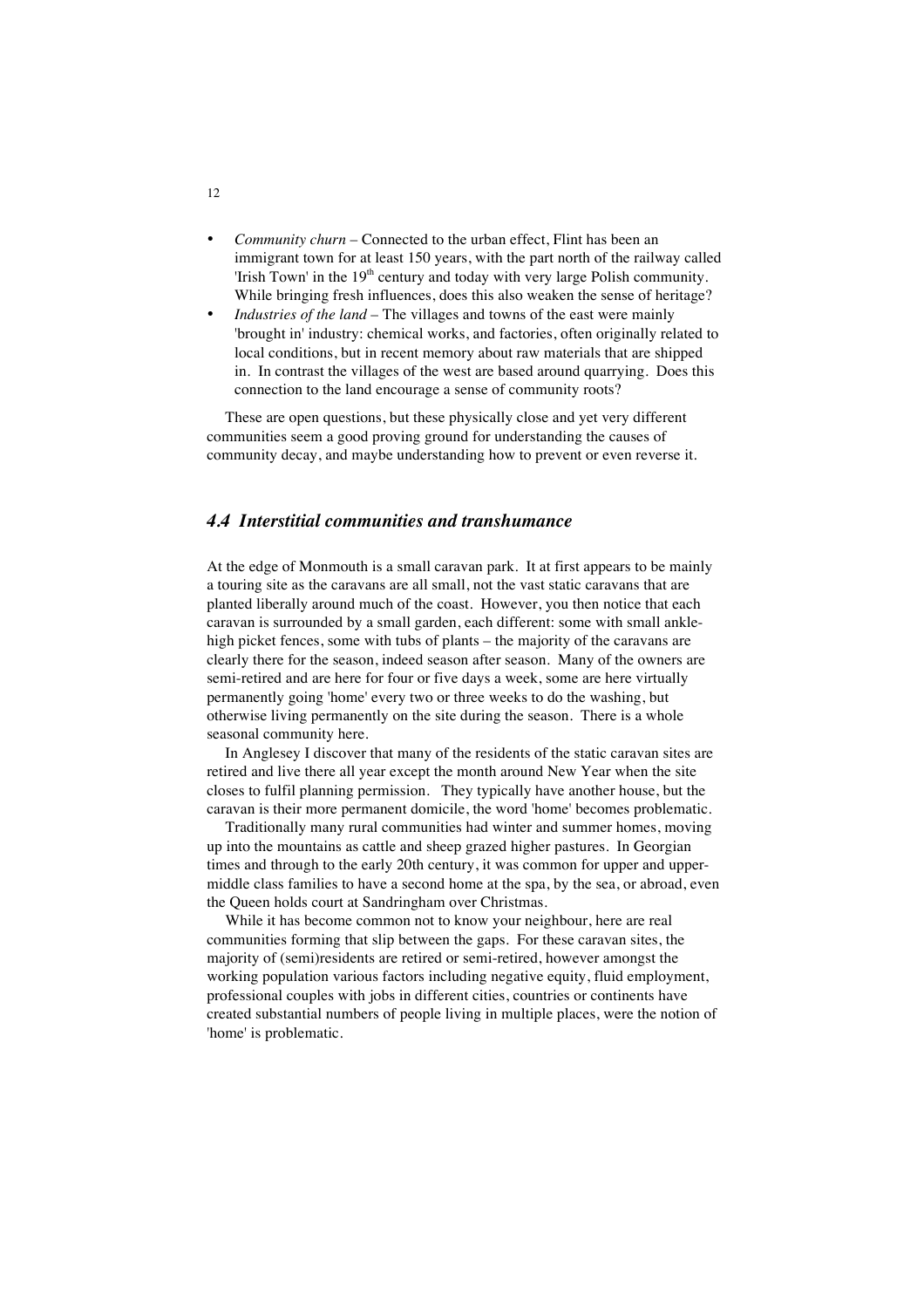# *4.5 Low-level quantitative data: location and biosensing*

I carried a number of sensors that gave low-level data about the walk.

- *Location (GPS)* A Garmin dedicated GPS unit and a phone app Viewranger created GPX traces of the journey. These were sometimes incomplete if I forgot to turn on the devices or if batteries ran out during the day. They also contain occasional sporadic readings way off track due to glitches in GPS location and periods of rapid movement if I forgot to turn off the devices before getting on a bus to go back to a campsite.
- *Heart (ECG)* I wore a medical-grade twin-electrode ECG recorder. Typically this stored 2 days and a night of data. It is, to my knowledge, the largest long-term trace of ECG activity in the public domain. The daytime recordings offer the potential to correlate heart activity with the terrain, weather, etc. The overnight readings allow long-term analysis, especially interesting given my fitness level changed dramatically during the walk.
- *Skin (EDA and temperature)* I wore an Affectiv Q sensor<sup>6</sup>, rather like a wristwatch, which measured electro-dermal activity (EDA), effectively skin moisture as used in lie detectors and also skin temperature.
- *Movement (accelerometers)*  Both the ECG and EDA devices included three-axis accelerometers, allowing the calculation of movement levels, and potentially to act as a *post hoc* pedometer.

# *4.6 Analysis of blogs – lostness and social relationships*

As well as quantitative data there is an abundance of qualitative data, 19,000 photographs, audio blogs and more than 150,000 words of daily text blogs. There are two main research activities around these:

- *Meta data and Semantic mark-up*  Meta data has been prepared to enable easy connections between the qualitative and quantitative data. In particular everything is time-stamped making it possible, for example, to notice an unusual incident in the heart-rate or accelerometer data, and then drill in to any photographs or audio blogs at that time. In addition, semantic mark-up is being added to the blog entries, including all names and places.
- *Qualitative analysis*  The data is all available freely to view online or download for third party use, but in addition a collaborator has been analysing

 $6$  The Affectiv Q is no longer available, but the MIT group that initially produce it has designed an improved wrist worn sensor to be built by a new company Empatica. http://affect.media.mit.edu/projectpages/iCalm/iCalm-2- Q.html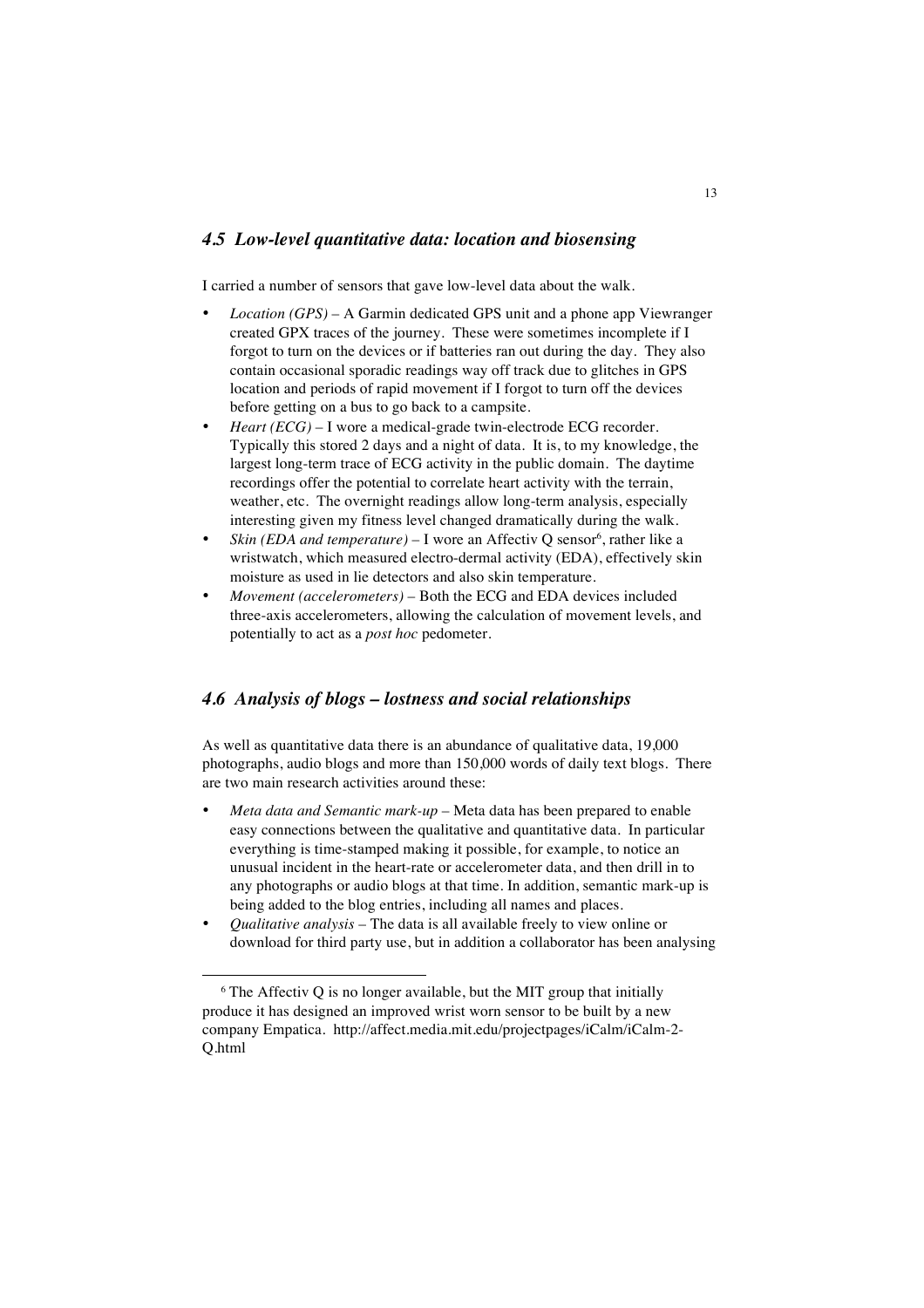the blog entries using inductive analysis techniques. The original focus was on issues of wayfinding and lostness, but one of the core categories that emerged was social engagement.

In some ways the latter was unexpected as the walk was essentially solitary, albeit with the intention of making community contacts along the way. In response to this persona reflection led to a list of nearly twenty different categories of social contacts, from other walkers to academic collaborators.

# **5. Methodology Challenges**

In the previous section we looked at following research outputs/outcomes:

- a) Limitations of technology and mobile and broadband connectivity
- b) Supporting technology in the broader activities around walking
- c) Understanding how a post-industrial community retains its heart
- d) The issue of interstitial communities and modern-day transhumance
- e) Low-level quantitative data: location and bio-sensing
- f) Semantic mark-up of blog text
- g) Qualitative analysis of blogs lostness and social relationships

We will now look in more detail at the methodological challenges raised by these.

### *5.1 Technical questions*

The issues of connectivity (outcome a) raised during the walk certainly contribute to wider public policy discussions about rural broadband and mobile connectivity raised elsewhere (Townsend et al. 2013) and indeed has already been used in this context (Morgan et al. 2014). Arguably, for this purpose, it would probably have been better to simply drive from community to community and systematically sample connectivity using standardised measures. However, there is also something about the subjective experience of attempting (and often failing) to perform real tasks that goes beyond the bare numbers.

In particular, public reports typically quote broadband speed as the key metric, for example, the Royal Society of Edinburgh's report 'Digital Scotland' makes a strong case for bringing fibre to every area of 2000 people:

*"Any circle drawn on the map of Scotland to include a settled population of at least 2,000 people, should also include a hub" Key Recommendations (RSE 2010, p.4)*

This is certainly important, but, both from my walking experience and also day-to-day life living in an island, I know it is the intermittency and unreliability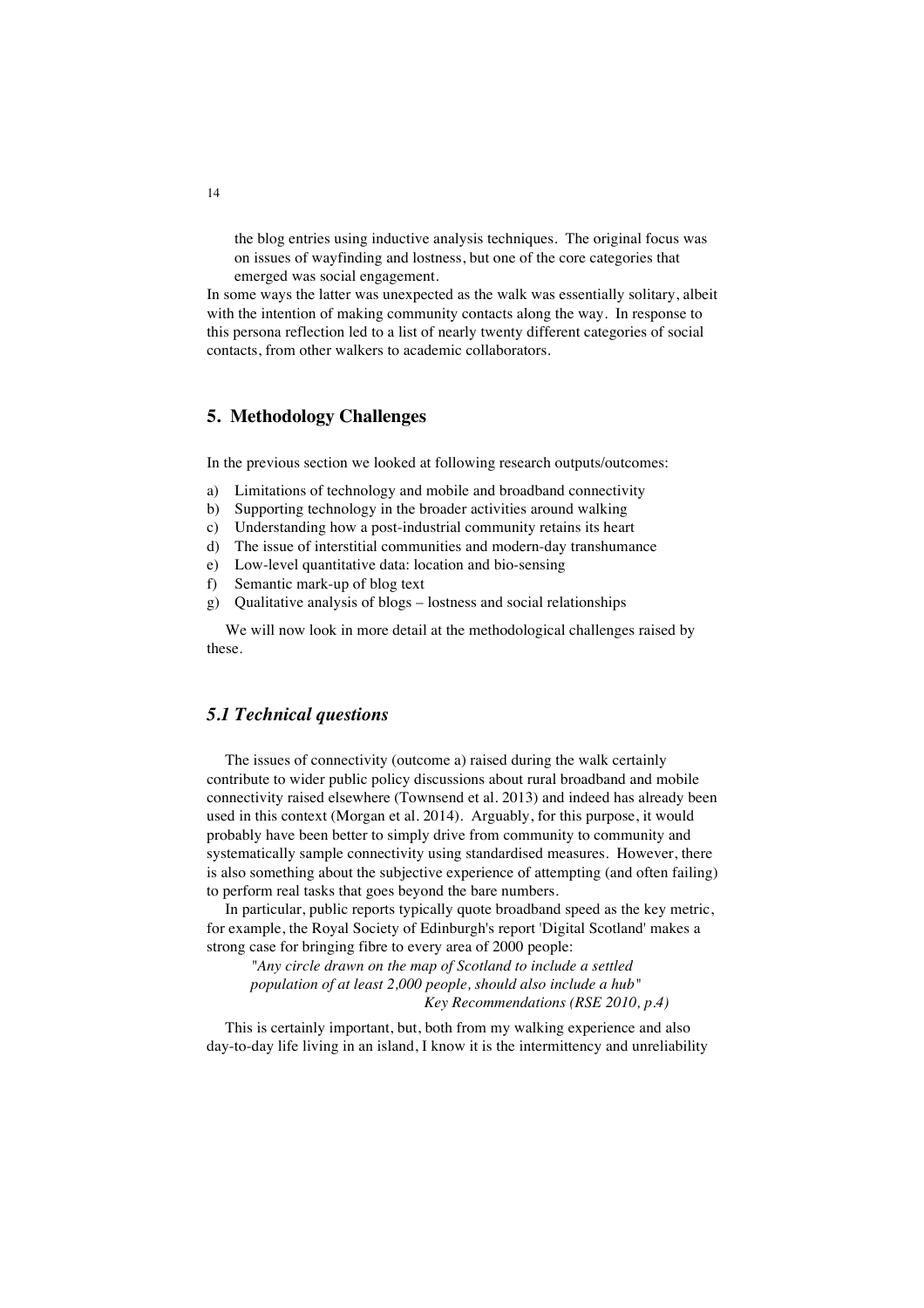that is more crippling. Based on this it would be possible to create some form of metric and measuring application that, for example, periodically probed the connection, and reported the frequency of incidents when connectivity dropped to below 10% of normal speed, or where end-to-end delay exceeded 1 second.

That is the subjective experience does two things:

- Helps to probe the implications of technical issues for real life
- Poses questions that are amenable to systematic quantitative analysis

In addition to these infrastructure issues, much of the subjective angst was due to the inability of software to deal with limited connectivity. This then led to a putative technical deconstruction of the reasons why the software was failing, for example, the combination of factors that lead to Twitter's poor performance. This can then be used to propose architectural design practices that avoid the worst of the problems.

That is:

- Subjective experience 'in the wild' raises critical software issues
- This then leads to technical analysis and potential design solutions.

### *5.2 Externalisation through reporting*

The analysis of the way technology supports the broader activities around walking (outcome b) did not arise directly from the experience of walking. Indeed the opposite was the case, while walking I felt I was not using technology as much as I should given the goals of the expedition. It was only when I was writing and preparing talks about the walk that I noticed the incongruity between, on the one hand, the volume of data collected and, on the other hand, the time 'tending technology' and my assertion that in the end I used little technology.

Once the realisation dawned, it was easy to list numerous ways in which technology was used in the broader activity of walking, and it seemed almost perverse that someone who had taught about looking at the wide socio-technical picture for many years, could be so blind when applied to their own actions. Except that this is precisely the standard problem of expert knowledge, it is hardest to see when closest to it.

So, I had both the knowledge that broader activities are important, and that there was lots of technology being used, but both were tacit. As is so often the case (Dix and Gongora 2011), it was the process of writing and preparing talks that externalised that tacit knowledge, and acted as a creative impetus.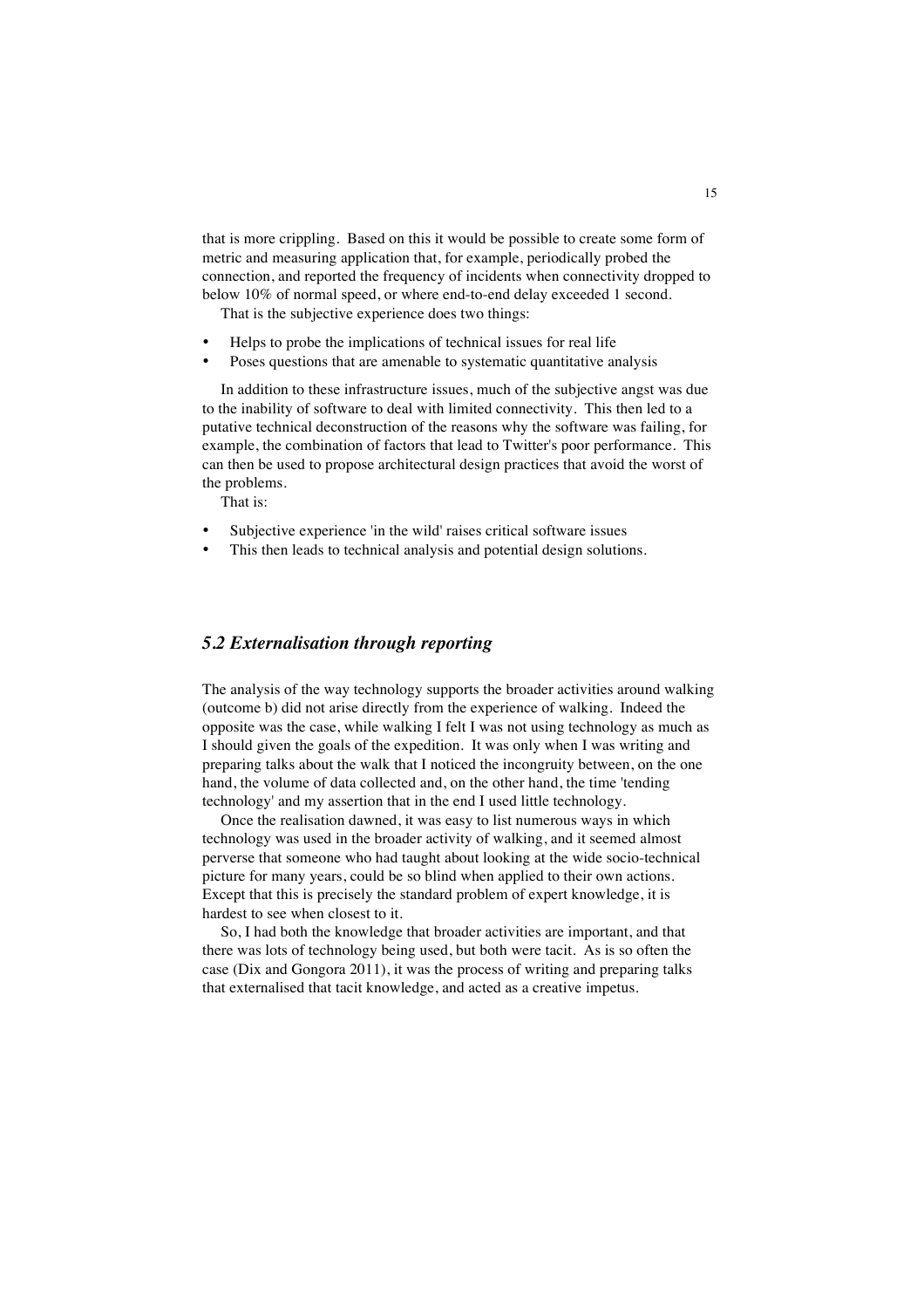# *5.3 Qualitative questions*

The issues regarding post-industrial and interstitial communities (outcomes  $c \& d$ ) were ones that emerged naturally from observations made during walking.

In some ways the former, is closest to psychogeography, an appreciation of the overall emotional feel of places, elicited largely through, effectively voyeuristic, and slow, walking – the *flâneur*. A frequent critique of psychogeography is that it is strong on method, but weak on results. This would be arguably true here too, although there is at least the posing of a problem, and some inkling of reasons.

The prolonged nature of the walk is helpful. Macfarlane (2005) suggests placing glass on a map, drawing around it, and then walking the resulting circle; however, the assumption is that this would be a day's walk through urban streets. The border and coast of Wales is effectively a huge glass circle, cutting not arbitrarily through villages and cities, but certainly drawing one through a wide variety of physical and social landscapes. The slow movement over multiple days makes it easier to spot slow changes and trends, and to see details alongside the immediate emotional impact.

The issues of interstitial and modern day transhumance arose less from this slow movement, and more from reflection on individual events, experiences and conversations. In some way this is closer to the technique of the socialanthropologist, although certainly not of the disinterested observer variety. Being a walker, a wanderer, a vagrant, puts one in a liminal position thrown bodily into situations and yet also the outsider, the visitor – light of foot and soon to leave.

In this case, it is easy to see that the issue, once noted, is a general one; caravan site communities are clearly common around the whole country. Whilst in US culture the trailer park community is a frequent motif, for some reason this is not a notion in the British imagination beyond the traveller camp. There are exceptions such as Lydia Holly's caravan in South Riding (Holtby 1936) or the 1970s situation comedy 'Romany Jones<sup>17</sup>, set in a caravan site for the down at heel, but in general the media image of the caravan site is mostly the setting for semiludicrous summer holidays.

While gypsy communities have been the subject of extensive ethnographies, social studies, and books celebrating heritage and lifestyle, the seasonal semiretired fall between the cracks of academic perception. The demographic shift in the UK and other developed countries has been towards a growing proportion of older people. There has been extensive discussion of the way this will lead to higher needs for later-stage care, especially related to dementia. However, there will also be an increasing number of 'fit elderly', so it is likely these liminal semiretired communities will grow in importance.

Methodologically, in both these cases, the pace of the walk helped identify a specific and local issue, which, on reflection, is seen to be something that will

 <sup>7</sup> http://en.wikipedia.org/wiki/Romany\_Jones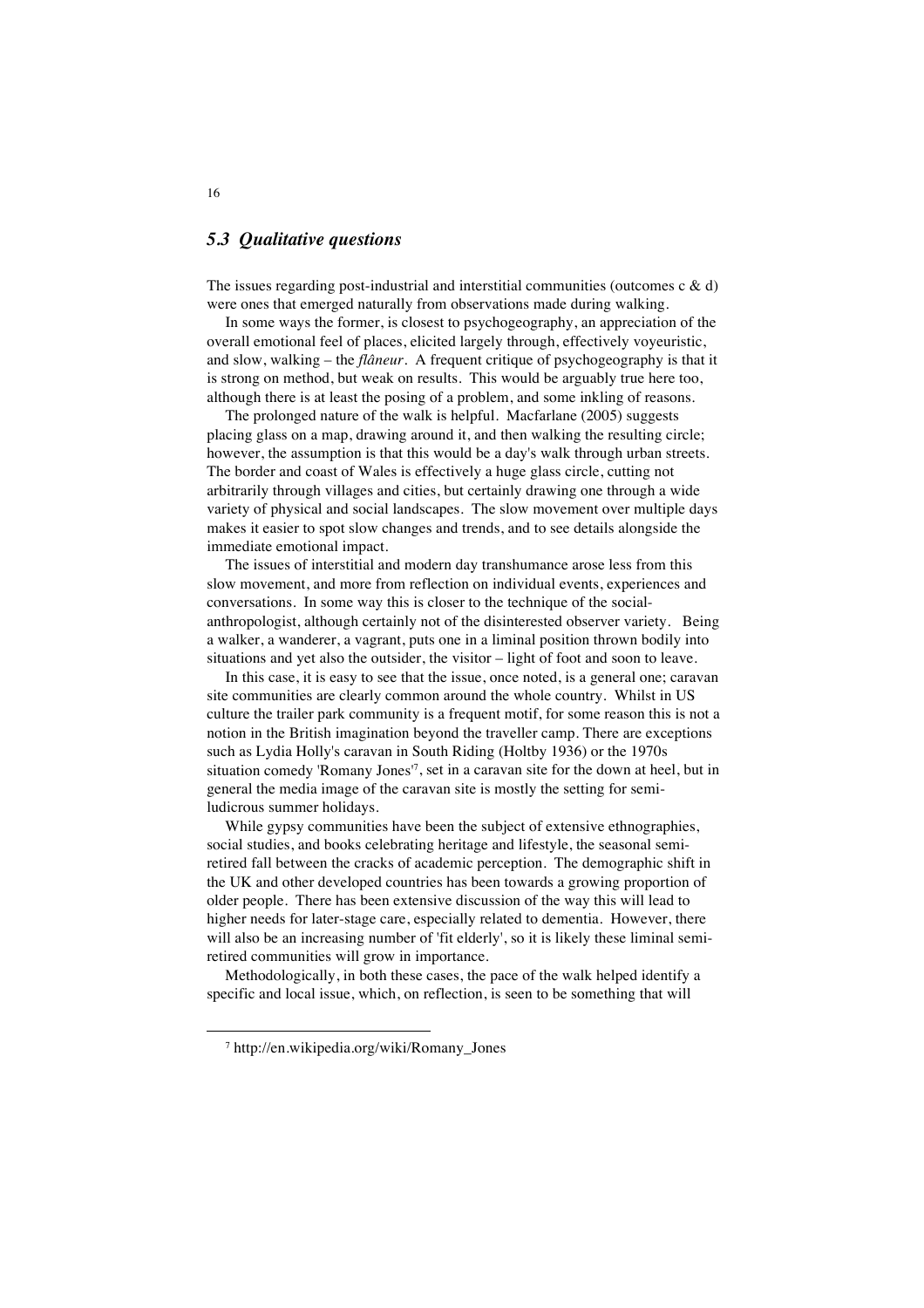recur widely. In neither case are we seeing systematic study or deep analysis, the walk served to raise issues. Having identified these issues, there is still the need:

- to corroborate extent (from impressions to evidence)
- to address the problem, and/or study the issue in detail? (may not be me)

# *5.4 Third party analysis to personal reflection*

A qualitative analysis of the blog entries was carried out by a collaborator, Stavros Asimakopoulos. Although the reporting of this analysis has been a joint activity (Asimakopoulos and Dix, 2017), the initial grounded theory analysis was deliberately performed independently by Asimakopoulos, with this author acting effectively as the data subject. In some ways this is just a form of single person study, with the same advantages of depth and disadvantages of breadth inherent in the technique (Razak 2008). As a diarist of the walk I was explicitly aware of the research potential of my writing, but so also are most subjects recruited for diarybased studies. So in many ways this part of the analyst is closest to traditional techniques, with Asimakopoulos taking the role of external researcher and me taking the role of (helpful) subject.

However, while the initial analysis was independent, the subsequent reflection on the categories has been a joint activity, informed by my subjective understanding as well as Stavros' external view. Perhaps most interesting from this point of view is the emergence of social relationships as a key element.

Rather like my initial assessment of technology use, if asked, I would have said the walk was largely solitary, and that I was worried that I was not having as much time as I'd intended to engage with local communities. Yet the story that emerged from the writing was very different. Having been prompted by this inductive analysis, I then reflected more not just on the number of people with whom I interacted or communicated, but also different categories of relationship and types of social interaction. While many of these appeared in the blogs, the final list goes beyond those that emerged purely from the external analysis; the reflection of the author as participant researcher was essential. Rather like the technology issues, this is effectively a form of externalisation, but this time driven by third party analysis.

Just like the use technology, the level of social interaction at the moment of walking was low, but as soon as one considered the wider activities surrounding the actual act of walking the range and number of social interactions increased. That is, we have an onion-ring view of experience from the core experience through various layers which are more peripheral temporally, and yet essential socially and technologically (see Fig. 1).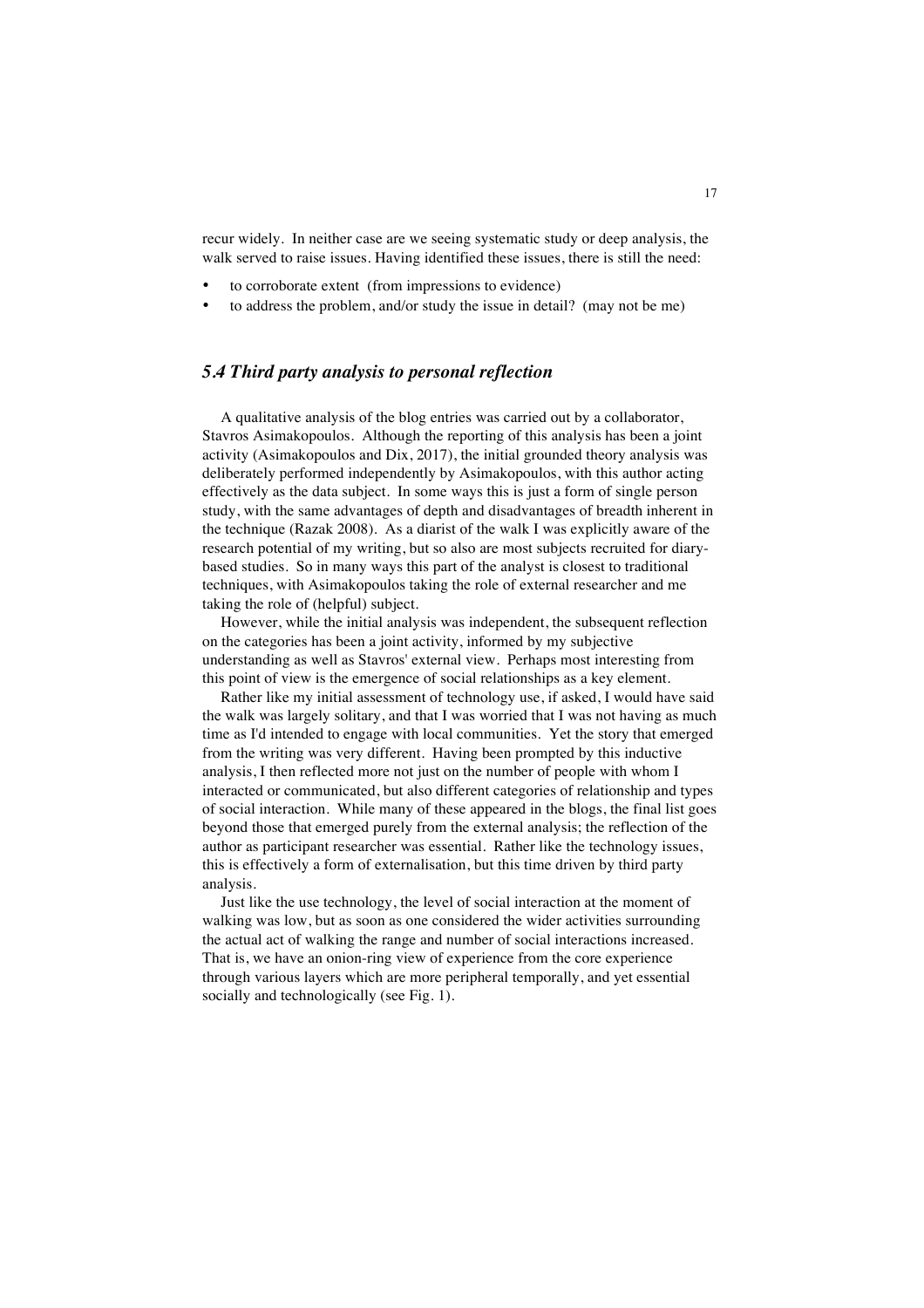

Figure 1. Onion-layers of experience: social and technical interactions around the act of walking (from Asimakopoulos and Dix, 2017)

# *5.5 Pure data*

Finally, we consider the raw quantitative data (outcome e) and semantic mark-up and cross linking of datasets (outcome f).

The pure bio-sensor data is perhaps methodologically simplest, it is just measurements, no subjectivity, no pollution of subject as researcher. However, part of the value of this 'objective' data is that it can be connected to the qualitative accounts (text blogs, audio blogs and photos), to enable rich interpretation. A substantial amount of analysis can be performed on the objective data alone: biosensors + GPS track + terrain + historic weather data. However, if there is an unusual peak in, say, heart rate, that is not explained by terrain or weather, then it is useful to be able to consult the qualitative data: maybe an encounter with a bull or fellow traveller. For example, a student at the University of Konstanz was using the data as part of a Bachelors project (Kolb, 2015; Dix and Ellis, 2015) and noticed a sudden heart rate peak at 8am one morning; it turned out to be a point when I had been writing and suddenly realised I'd be late to meet someone who was walking with me that day.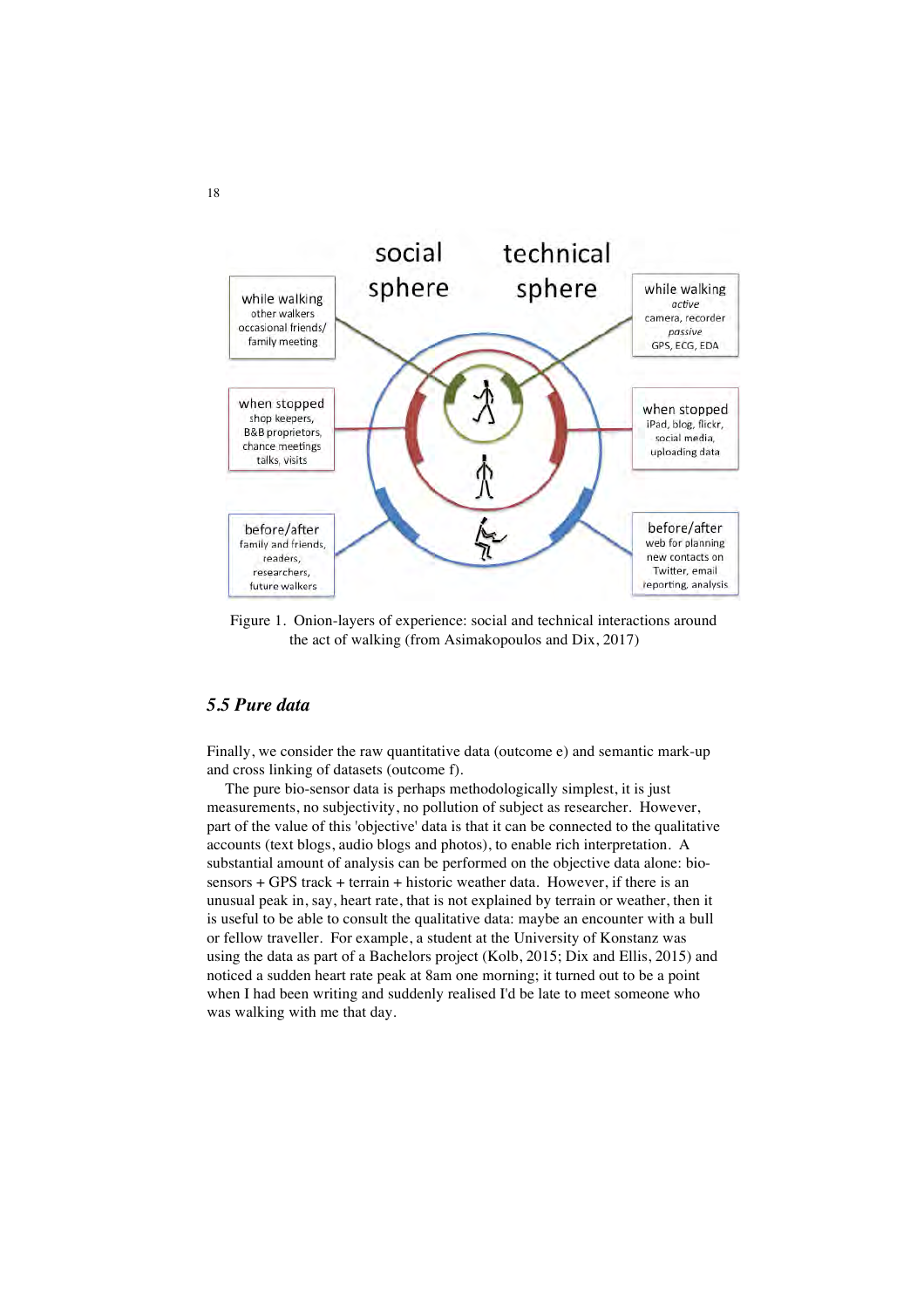I tried to be as honest as possible in the blogs, and so the periods during the middle of the walk where I was at a low ebb are there as well as the high points. With photos and audio blogs I was also very aware of creating a record, and so would take photos as the terrain changed, or occasionally record a note concerning an event, for example, just after taking a tumble on Offa's Dyke, which I assumed would show up on accelerometers and EDA, but which also I realised followed a period when blood sugar levels were low. That is, this is a record that was knowingly created and crafted, with both advantages in terms of additional potential for analysis, but also all the layers of self-presentation of any such account. Even the photographs, while attempting to be candid, are often framed to include some features and exclude others; rhetoric, narrative and data are mixed.

The purpose of collecting this data was not so much for my own research, but to be available for others (e.g. Kolb, 2015 and Niu, 2017, see Fig. 2), and, as noted above, this coloured the accounts I created. However, this creates a number of new personal academic challenges.



Figure 2. AwareSpace (Niu 2017) a touch-based system for exploring textual material developed using Alan Walks Wales blog data *(photo credit S. Niy)*

To be useful the data has to be documented and made available in ways that allow a future researcher to use it independently of me. While I have previously advocated the importance of data gathering as a separate activity within a rigorous discipline (Dix 2010), I have not previously attempted to either prepare or document data for others. One of the problems with open data is that making data available, even in standard formats, does not make it usable; while the automated analysis of big data and the policy implications of open data are major research areas, these issues of meaningful documentation are very much a second cousin, rather like computer system documentation.

I have also realised that while I have extensive experience in publishing and promoting the interpretation of results of research, I have no experience whatsoever in publishing and promoting the underlying data. The web was initially created to help spread the data of large-scale physics, and natural science journals are increasingly demanding original data be published alongside articles; yet there are only a few areas of computer science (e.g. computer vision, information retrieval, natural language processing) with coherent data sharing policies. Furthermore there are potential uses well beyond my own natural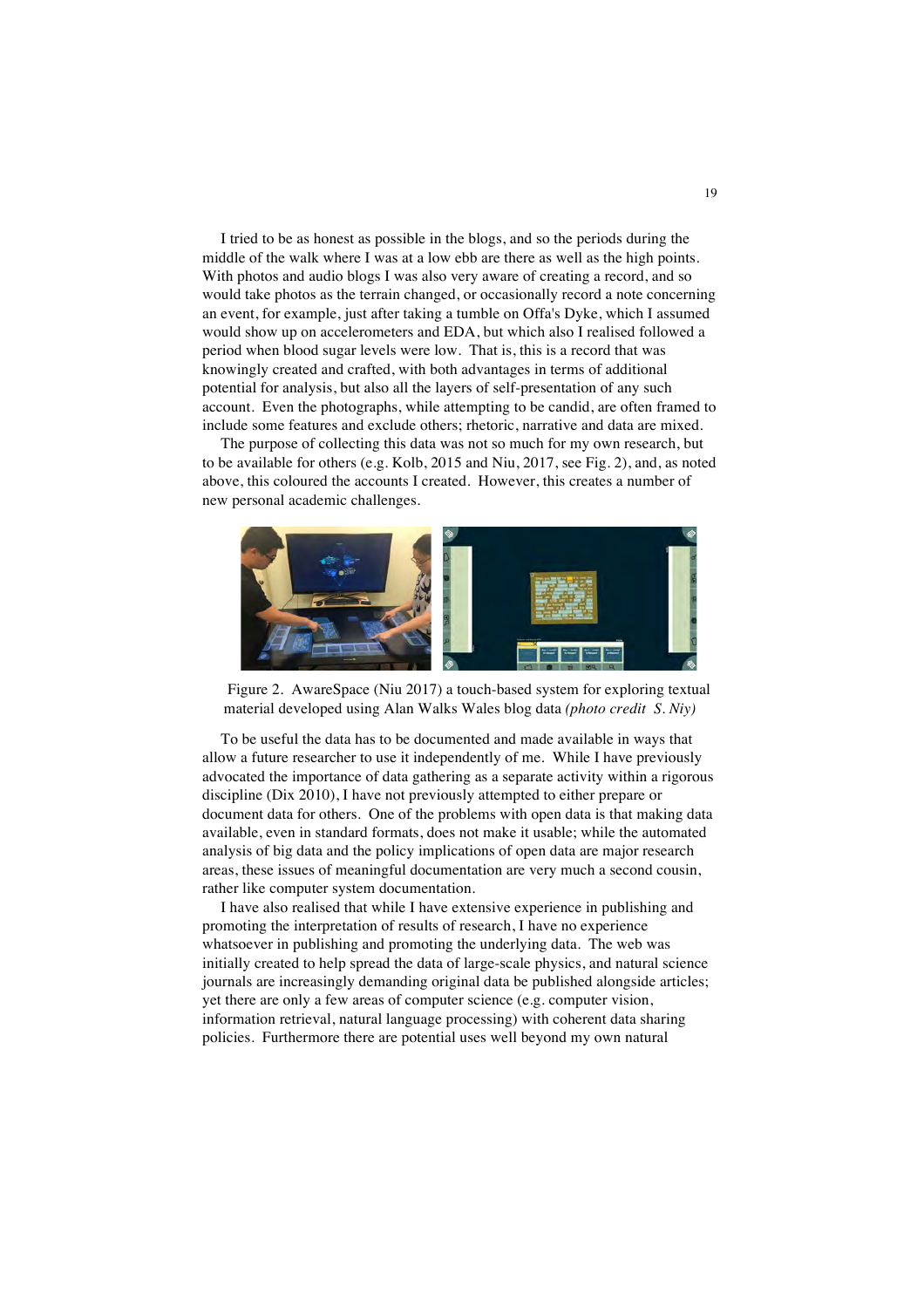communities, for example, in sports or health studies. While I often have worked in cross-disciplinary settings, I have no experience of this deliberate 'marketing' to other disciplines.

Despite the substantial challenges, I believe that the creation of data sets is crucial to the development of my discipline; I encourage PhD students to share their data (where anonymity allows) and have suggested that we should have some form of HCI & design data journal, where data (qualitative and quantitative) is published with accompanying documentation based on three criteria:

- Some *a priori* reason to believe the data will be useful you don't just randomly collect data. Of course this *a priori* reason may well not be how it eventually gets used.
- A systematic description of the collection methodology, so that other researchers can understand the context and reliability of the data.
- Clear documentation of the data itself including formats, structure, and meaning of fields, so that other researchers can use it independently.

One of the reasons for thinking about a data *journal*, is that the academic value system is driven by publication, hence it is hard to convince researchers to put effort into making data available. That is, there needs to be a substantial shift in our perception of the value of data production as research activity.

The Research Excellence Framework, the UK 5-yearly assessment of university research, explicitly recognises a 'database' as a research output in the humanities, but does *not* do so for science-based subjects (REF 2012). In computer science, dataset creation is effectively considered as valuable but not meritorious. The Leverhulme Trust, which prides itself in funding transdisciplinary work, is, if anything, even less encouraging in its guidelines for project grants:

*"The Trust will not fund applications in which the balance between assembling a data bank or database and the related subsequent research is heavily inclined to the former." (Leverhulme 2014)*

The barriers to the effective creation, sharing and reuse of data are high.

### **6. Conclusions**

It is hard to summarise the lessons of a thousand miles. The most obvious methodological concern is perhaps the subjective and inevitably unrepeatable nature of the experience. However, this is not an uncommon issue. Researchers are often engaged personally and emotionally with their subjects, whether as anthropologists embedded in an alien community, or single-person researchers becoming friends with their subject. Similarly in forms of cooperative inquiry or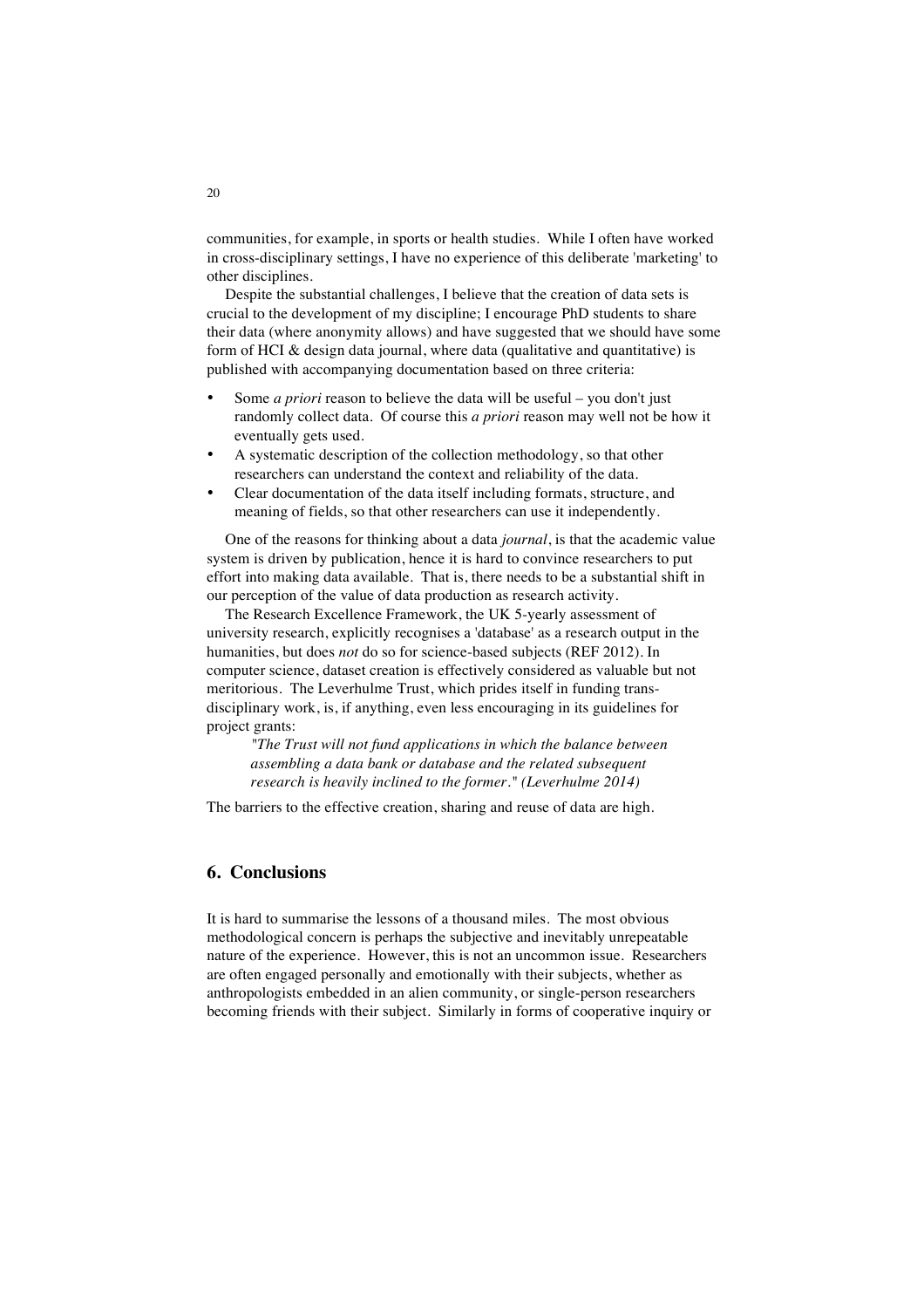where participants are recruited as co-researchers, the participants are not merely subjects of study, but actively engaged and in the study (Boylorn 2008).

Indeed it is rare for a researcher not to have some element of personal commitment, otherwise there would be no passion, neither are their subjects ignorant of being studied. Arguably the level of immersion is somewhat extreme in this case, but certainly no more so than the medical researcher working with small children, or those working in technology for development contexts.

The subjective immersion clearly also has benefits in terms of depth of understanding and richness of interpretation. The key is certainly to be aware of the potential for partial or biased observations, and then to factor this into the academic interpretation.

Generalising from a unique experience, is arguably an oxymoron, and yet that is the essence of all learning. The mode of generalisation is not statistical, there is no completeness of sampling, neither is it controlled, but more like abduction, moving from a single instance or small number of instances through reasoning. This is common in both experience- and technology-driven research.

A good example of this was in the Savanna experimental mobile game, part of the Equator project (Facer et al. 2004). In this outside game, children took the role of predators and needed to be in the same area in order to 'hunt', but in one case a group became frustrated as they struggled to see the prey at the same time even though they had gathered round someone who had spotted prey. The reason was partly because children would stop as soon as they saw prey and hence were at the extreme edge of an active zone, partly because GPS units were held in back-packs, and partly about the uncertainty of GPS readings. However, having spotted this single instance, it was clear that there were lessons here in common with very different kinds of experience such as museums.

Within my research, the issues of interstitial communities and modern transhumance, or the way technology is used more in the broader supporting aspects of walking, are both examples where an issue once spotted was clearly seen to have wider ramifications. The full evidence for the generalisation comes not from the data gathered or the experience in itself, but more the reasoning drawing on wider sources of personal and academic knowledge prompted by the specific instance.

The factors and processes in research interpretation are also quite rich. In some cases results sprung directly from insights during the walk, in some it was the process of writing and talking that led to fresh interpretations, and in others there has been a rich feedback between third-party analysis and first-party reflection. In the future I also hope that more third-parties will study the qualitative and quantitative data entirely independently. That is as a single person, and within this single, albeit extended, experience I took on roles from being the pure observer of others, to pure subject of study and pretty much everything in between.

Very often the outcome of these process has not been a closed result, but more an open question. When preparing for the walk and talking about the experience to come, I frequently said that when a question is known and understood it is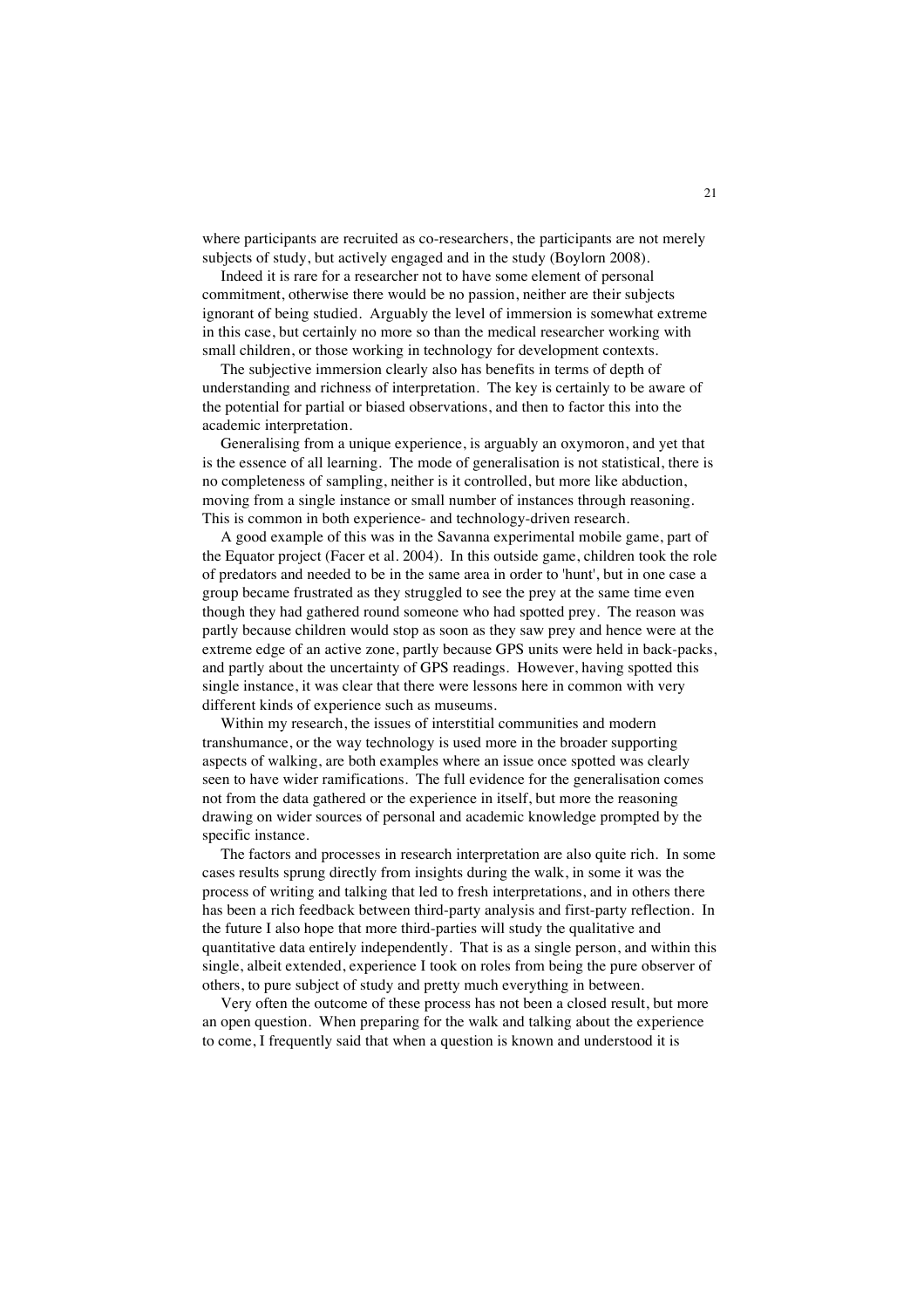relatively easy to find solutions, and that what I hoped to learn most from the walk was new questions. This is surely the greatest benefit of research in the wild, not answering the questions one already has, there are other ways to do this, but in throwing oneself into a situation without control, of unbounded potential, to see the unexpected, the unplanned and truly extraordinary.

# **7. Acknowledgments**

Many thanks to all those individuals and groups who supported and encouraged me during "Alan Walks Wales". Thanks too to those who contributed to the crowd-funding initiative and the dot.rural RCUK Digital Economy Hub at University of Aberdeen (http://www.dotrural.ac.uk), which supported this research as part of its partner scheme.

#### **References**

- Annas, G. (2010). Self experimentation and the Nuremberg Code. BMJ 2010; 341:c7103 doi:10.1136/bmj.c7103
- Asimakopoulos.S. and Dix, A. (2017). Walking: A Grounded Theory of Social Engagement and Experience. Interacting with Computers, (in press, online 28 August 2017)
- OUP doi:10.1093/iwc/iwx014

Bender, B. (1996) Mapping Alteratve Worlds. in Clifford, S. and King, A. (eds). *From Place to Place: Maps and Parish Maps*. Common Ground, 1996, pp. 41–51

Bidwell, N. and Browning, D. (2006). Making there: methods to uncover egocentric experience in a dialogic of natural places. In Proceedings of the 18th Australia conference on Computer-Human Interaction: Design: Activities, Artefacts and Environments (OZCHI '06), Kjeldskov, J. and Paay, J. (eds.). ACM, New York, NY, USA, 229-236. doi:10.1145/1228175.1228216

- Bidwell, N., Siya, M., Marsden, G., Tucker, W., Tshemese, M., Gaven, N., Ntlangano, S., Robinson, S. and Eglington, K. (2013). Walking and the social life of solar charging in rural Africa. ACM Transactions on Computer-Human Interaction, vol. 20(4), pp 22:1-22:33
- Boylorn, R. (2008). Participants as Co-Researchers. The SAGE Encyclopedia of Qualitative Research Methods, Given, L. (ed.) DOI: 10.4135/9781412963909

Cheverst, K., Davies, N., Mitchell, K., Friday, A., and Efstratiou, C. (2000). Developing a context-aware electronic tourist guide: some issues and experiences. In Proceedings of the SIGCHI conference on Human Factors in Computing Systems (CHI '00). ACM, New York, NY, USA, 17-24. DOI=10.1145/332040.332047 http://doi.acm.org/10.1145/332040.332047

Connolly, D. (2006,2007). Short Guide to Field Survey, Field Walking and Detecting Survey. British Archaeological Jobs Resource, October 2007 (revised edition) http://www.bajr.org/documents/shortguidetofieldsurvey.pdf

Coverley , M. (2010). Psychogeography. Idea, Pocket Essentials. ISBN 1842433474

Cunningham, C. (2004). Scientists discuss experiments on self. Harvard University Gazzette, April 29, 2004. http://news.harvard.edu/gazette/2004/04.29/11-selfexperiment.html

Curmi, F., Ferrario, M., Southern, J. and Whittle, J. (2013). HeartLink: open broadcast of live biometric data to social networks. In Proceedings of the SIGCHI Conference on Human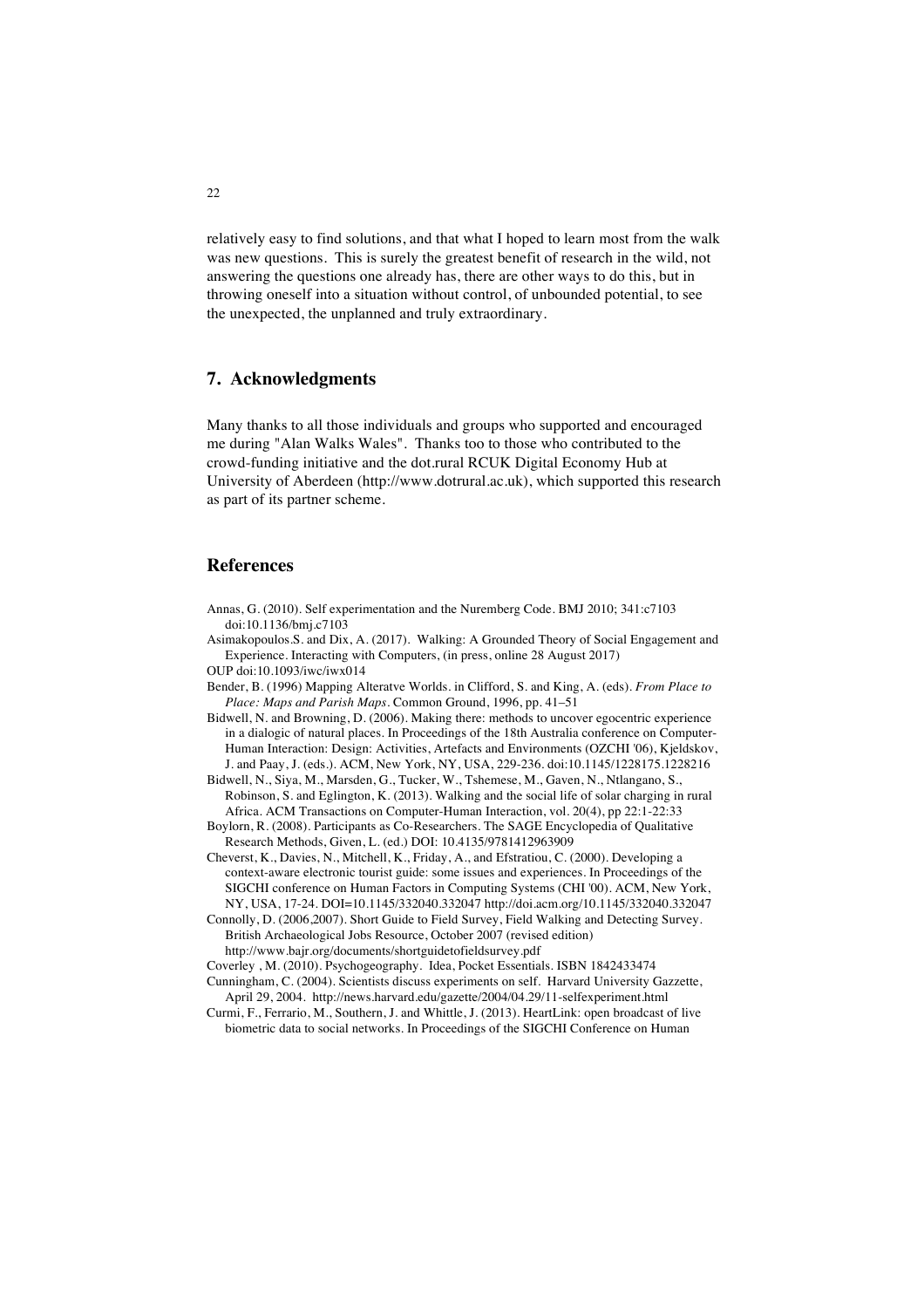Factors in Computing Systems (CHI '13). ACM, New York, NY, USA, 1749-1758. DOI=10.1145/2470654.2466231

- Daiber, F., Jones, M., Wiehr, F., Cheverst, K., Kosmalla, F. and Häkkilä, J. (2017). UbiMount: 2nd workshop on ubiquitous computing in the mountains. In Proceedings of the 2017 ACM International Joint Conference on Pervasive and Ubiquitous Computing and Proceedings of the 2017 ACM International Symposium on Wearable Computers (UbiComp '17). ACM, New York, NY, USA, 1022-1026. DOI: https://doi.org/10.1145/3123024.3124462
- Dix, A. (1987). The myth of the infinitely fast machine. People and Computers III Proceedings of HCI'87, Eds. D. Diaper & R. Winder. Cambridge University Press. pp. 215-228. http://alandix.com/academic/papers/hci87/
- Dix, A. (1992). Pace and interaction. Proceedings of HCI'92: People and Computers VII, Eds. A. Monk, D. Diaper and M. Harrison. Cambridge University Press. 193-207. http://www.hcibook.com/alan/papers/pace/
- Dix, A. (1995). Cooperation without (reliable) Communication: Interfaces for Mobile Applications. Distributed Systems Engineering, 2(3): pp. 171-181. http://www.hcibook.com/alan/papers/DSE95/
- Dix, A., Ramduny, D. and Wilkinson, J. (1998). Interaction in the Large. Interacting wth Computers . Special Issue on Temporal Aspects of Usabilty (in press) http://alandix.com /papers/IwCtau98/
- Dix, D., Rodden, T., Davies, N., Trevor, J., Friday, A. and Palfreyman, K. (2000). Exploiting space and location as a design framework for interactive mobile systems. ACM Trans. Comput.-Hum. Interact. 7, 3 (September 2000), 285-321. DOI=10.1145/355324.355325
- Dix, A. (2010). Human-Computer Interaction: a stable discipline, a nascent science, and the growth of the long tail. Interacting with Computers,  $22(1)$  pp. 13-27. doi: 10.1016/j.intcom.2009.11.007
- Dix, A. and Gongora, L. (2011). Externalisation and Design. DESIRE 2011 the Second International Conference on Creativity and Innovation in Design. pp.31-42
- Dix, A., & Ellis, G. (2015). The Alan walks Wales dataset: Quantified Self and Open Data. In J. Atenas & L. Havemann (Eds.), Open Data As Open Educational Resources: Case Studies of Emerging Practice. London: Open Knowledge, Open Education Working Group. doi: 10.6084/m9.figshare.1590031
- Eslambolchilar, P., Bødker,, M. and Chamberlain, A. 2016. Ways of walking: understanding walking's implications for the design of handheld technology via a humanistic ethnographic approach. Human Technology 12(1), pp. 5-30. (10.17011/ht/urn.201605192618)
- Facer, K., Joiner. R., Stanton, D., Reid, J., Hull, R. & Kirk, D. Savannah: mobile gaming and learning? 399-409 Journal of Computer Assisted Learning. 20, 6. 2004
- Gandevia, S. (2005). Self-experimentation, ethics and efficacy. Monash Bioeth Rev. 2005 Apr;24(2):43-8. http://www.ncbi.nlm.nih.gov/pubmed/16208882
- Häkkilä, J., Cheverst, K., Schöning, J., Bidwell, N., Robinson, S. and Colley, A. (2016). NatureCHI: Unobtrusive User Experiences with Technology in Nature. In Proceedings of the 2016 CHI Conference Extended Abstracts on Human Factors in Computing Systems (CHI EA '16). ACM, New York, NY, USA, 3574-3580. DOI: https://doi.org/10.1145/2851581.2856495
- Holtby, W. (1936). South Riding
- Ingold, T. (2007). Lines: A Brief History. Routledge. ISBN: 0415424267
- Jones, M., Daiber, F., Anderson, Z. and Seppi, K. (2017). SIG on Interactive Computing in Outdoor Recreation. In Proceedings of the 2017 CHI Conference Extended Abstracts on Human Factors in Computing Systems (CHI EA '17). ACM, New York, NY, USA, 1326- 1329. DOI: https://doi.org/10.1145/3027063.3049289
- Kolb, D. (2015). Walking Wales : The Data Challenge. Bachelor Project, University Konstanz, Germany
- Kostakos, V., O'Neill, E., Penn, A., Roussos, G. and Papadongonas, D. (2010). Brief encounters: Sensing, modeling and visualizing urban mobility and copresence networks. ACM Trans.